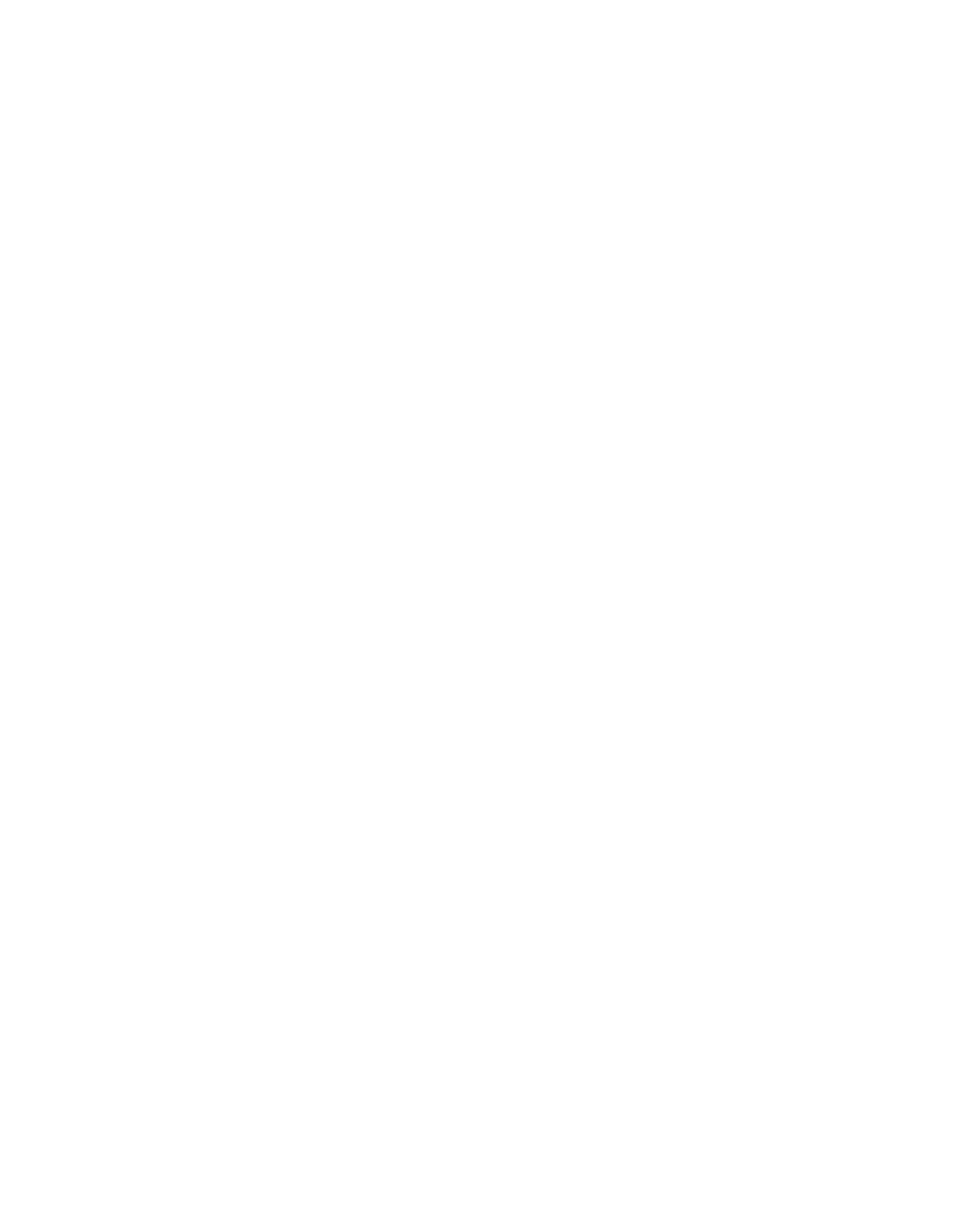# **State of Iowa Highway-Rail Grade Crossing Safety Action Plan**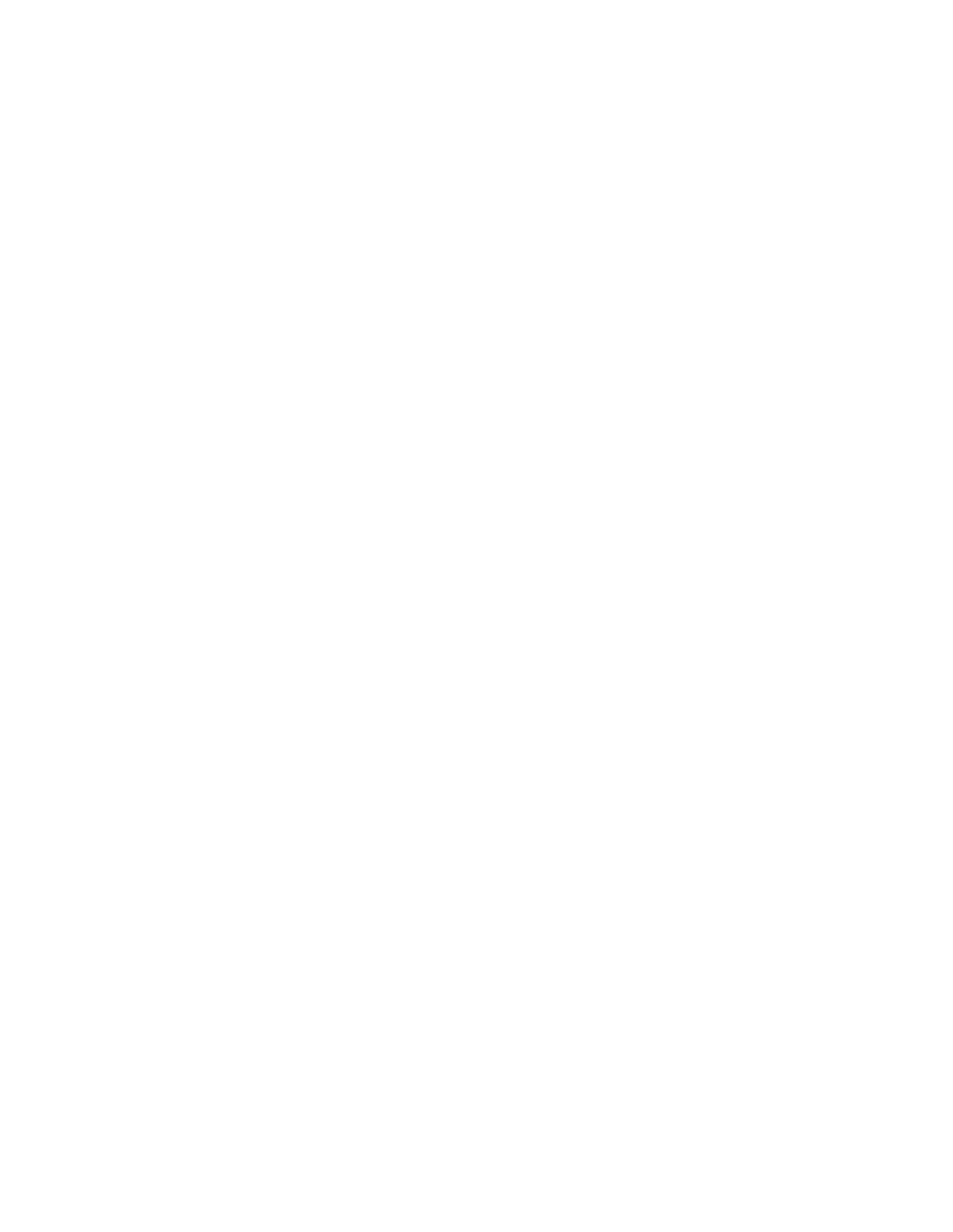# **Executive Summary**

Because Iowa's collision experience ranked in the top ten states for the years 2006 through 2008, the state was mandated by 49 CFR Part 234, "State Highway-Rail Grade Crossing Action Plans," to submit an action plan to the Federal Railroad Administration promoting safety at highway-rail grade crossings. The task was undertaken by the Iowa Department of Transportation's Office of Rail Transportation in cooperation with the Office of Traffic and Safety, the Office of Local Systems, the Research Bureau, Iowa Operation Lifesaver, and the railroads operating within the state. It is planned for implementation in the calendar years 2012 through 2016.

This document describes the current practices of programs relating to crossing safety. Most of these programs determine priority, in whole or in part, based on Iowa's "Benefit-Cost" ratio, which is a state specific adaptation of the GradeDec calculations. A synopsis is presented for Iowa's programmed use of 23 U.S.C § 130 funds for the Iowa Highway Grade Crossing Safety Fund as well as Iowa Code § 312.2 allocations for the Highway Railroad Crossing Surface Repair Fund. Also presented are state allocations for the Iowa Highway Grade Crossing Safety Fund to be used for signal maintenance, State Highway funds used for surface repairs at crossings on state-owned roads, and a background on Iowa Operation Lifesaver.

An analysis was conducted for highway-rail grade crossing collisions for the calendar years 2005 through 2009. Although many analytical queries and cross tabulations were performed, this report only illustrates those that either represent areas with significant findings or those that have been assumed to be significant but have little variation from what would be expected when compared to other data. The analytical graphs are organized into *demographic*, *temporal*, *modal*, and *location* groups.

It was found that the primary target for safety considerations was males under the age of 25, but males in general constitute 78% of all drivers in collisions. When compared with the percentage of traffic on the road, the time period between 10 p.m. and 3 a.m. is overrepresented. The type of vehicle being driven was proportionate to the vehicles in the traffic stream. However, crossings on local municipal streets and secondary roads experienced 95% of all collisions. Many of these had vehicle speeds below 25 mph and train speeds below 15 mph.

A study of the number of collisions from 1980 through 2009 is displayed with a best-fit exponential curve and upper and lower control limits. This 30 year history demonstrates a trend line annual reduction of 4.2% with a 71.2% reduction, overall. However, it has also been noted that the utility of the current programs appears to have leveled off over the past decade.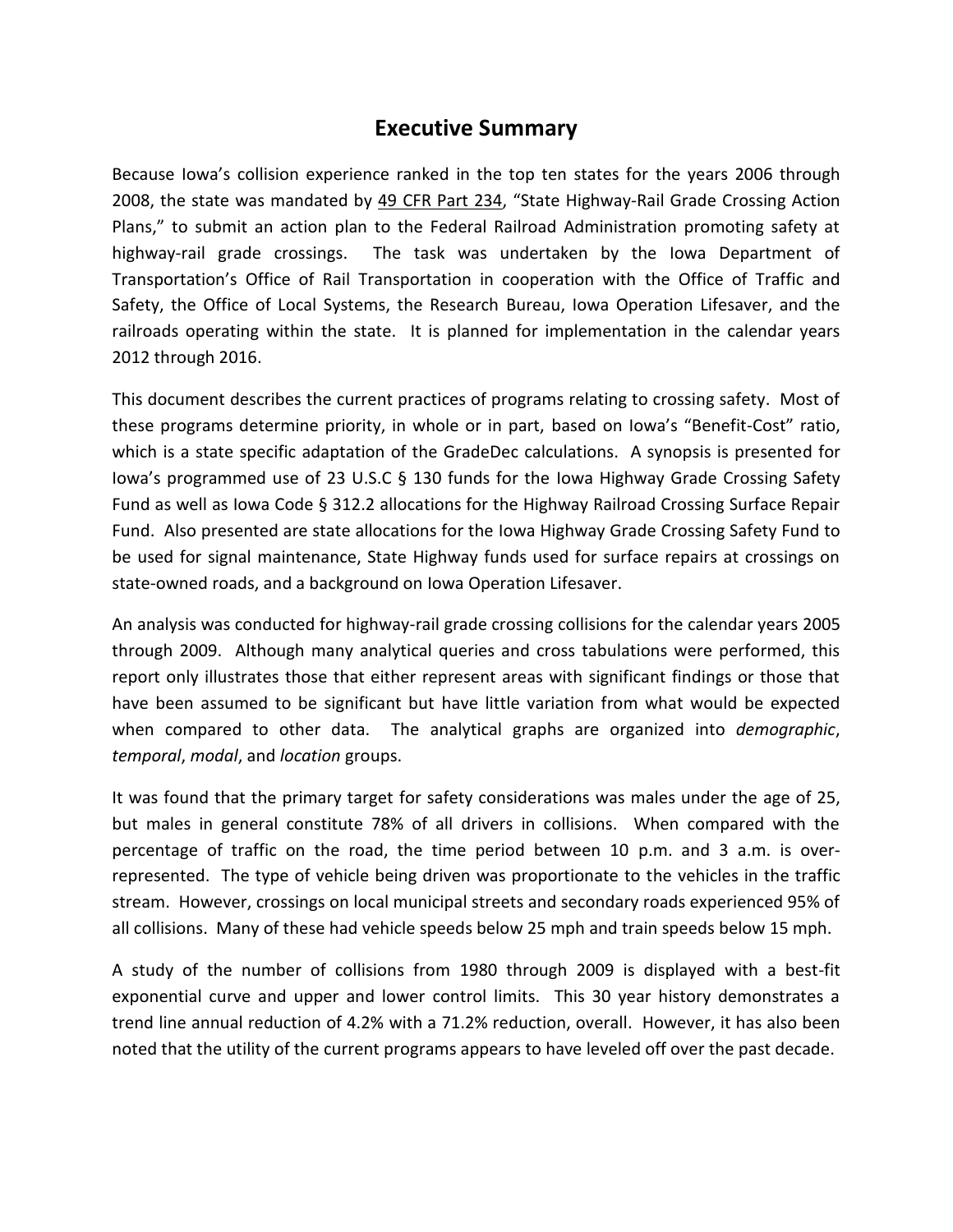The scale of the remaining number of annual collisions, with the speculation that results of the actions introduced may not show measureable effects within the five-year implementation period, lead to a short-term goal of maintaining the current downward trend. At the end of the period a new trendline will be calculated to quantify measureable effects.

The specific action items are:

#### Education

- ACTION A: College and High School Education Campaign
- ACTION B: Family Education Partnerships

#### Enforcement

• ACTION C: Enforcement/Judicial Awareness Campaign

#### Engineering

- ACTION D: Rumble strips on paved secondary roads
- ACTION E: Verify Engineering for pre-emption signal timing
- ACTION F: Crossing Signal Light LED Conversion Study
- ACTION G: Develop Closure rating criteria

#### Funding Programs

- ACTION H: Closure as part of the Grade Crossing Surface Repair Program
- ACTION I: Closure incentives for Section 130 program
- ACTION J: Decrease reallocation of Section 130 funds
- ACTION K: Passenger Rail
- ACTION L: Advocate continuation of 23 U.S.C §130 and increased railroad safety funding

Preliminary roles and responsibilities of partners have been presented to guide implementation. Although no formal agreements are in place, representatives from coordinating partners have had opportunity to review this document and provide input and comments.

Finally, types of measurements for individual actions have been defined, as well as methodology for an overall evaluation of the combined actions and the action plan itself.

As directed by the 49 CFR Part 234, "State Highway-Rail Grade Crossing Action Plans," these actions and current practices address: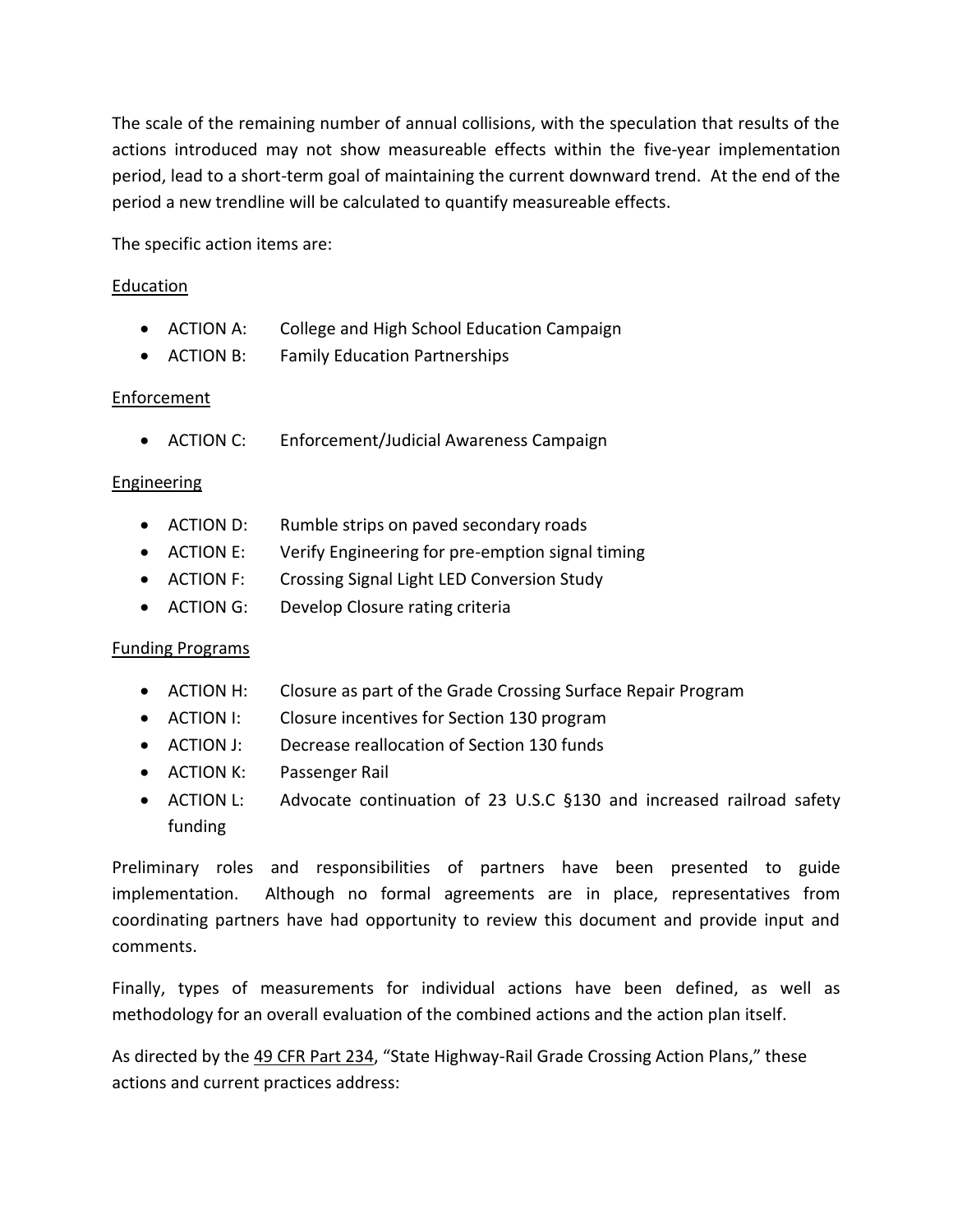- (i) "specific solutions for improving safety" through new or expanded educational, enforcement, and engineering programs (Action Items A – F, J, and L), as well as new incentives for crossing closures (Action Items G, H, I, and K). At present, federal and state funds cannot sustain any type of standardized highway-rail grade separation program.
- (ii) a "focus on crossings that have experienced multiple accidents" through our current and continuing approach of aggressively confronting locations with multiple accidents.
- (iii) a plan that will cover "a five-year time period.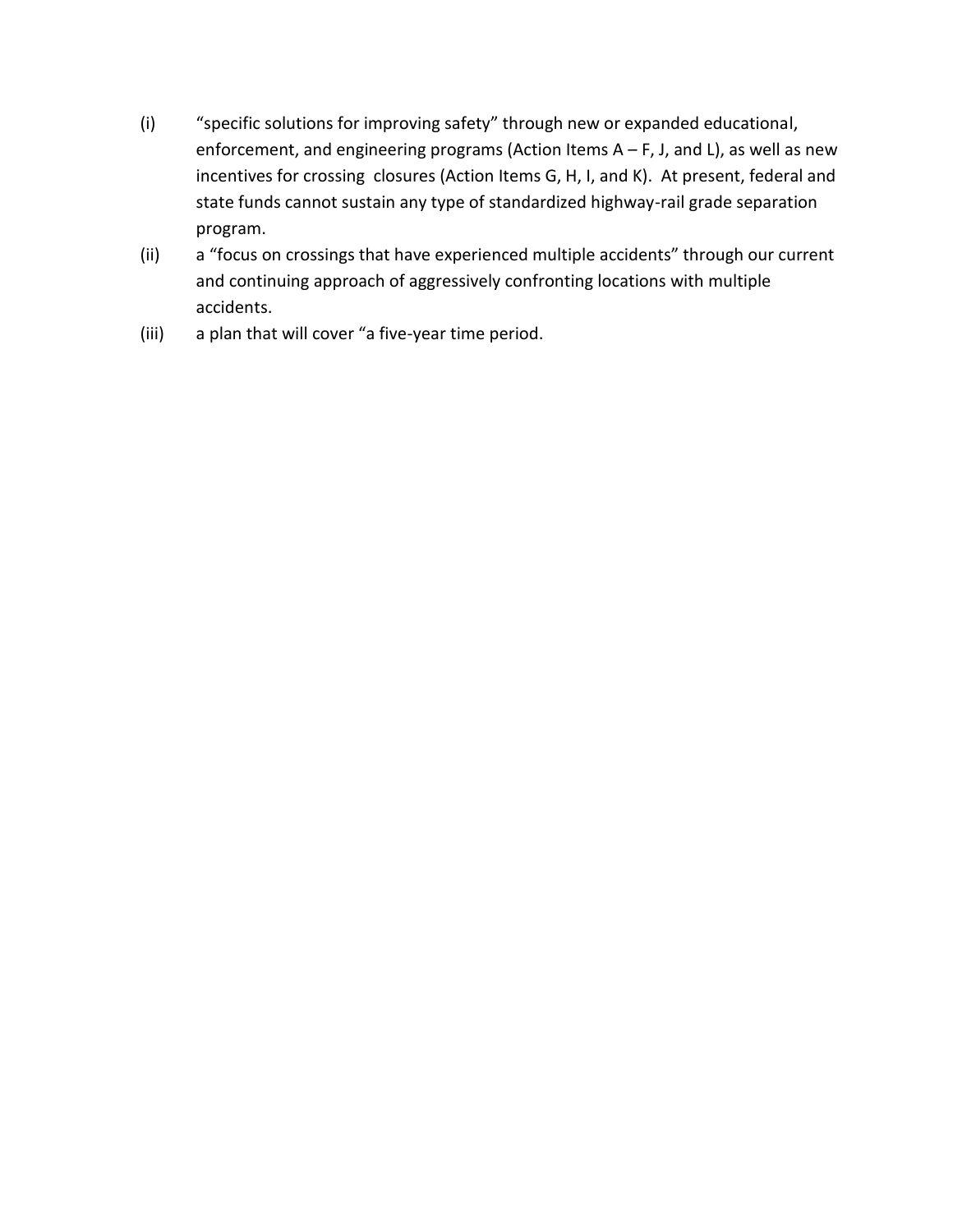# **Table of Contents**

| <b>EDUCATION-ACTION A:</b>                                                                                      |  |
|-----------------------------------------------------------------------------------------------------------------|--|
| <b>EDUCATION-ACTION B:</b>                                                                                      |  |
| <b>ENFORCEMENT-ACTION C:</b>                                                                                    |  |
| <b>ENGINEERING-ACTION D:</b>                                                                                    |  |
| <b>ENGINEERING-ACTION E:</b>                                                                                    |  |
| <b>ENGINEERING-ACTION F:</b>                                                                                    |  |
| <b>ENGINEERING-ACTION G:</b>                                                                                    |  |
| FUNDING PROGRAMS-ACTION H: Closure as part of the Grade Crossing Surface Repair Program 25                      |  |
| <b>FUNDING PROGRAMS-ACTION I:</b>                                                                               |  |
| FUNDING PROGRAMS-ACTION J:                                                                                      |  |
| <b>FUNDING PROGRAMS-ACTION K:</b>                                                                               |  |
| Advocate continuation of 23 U.S.C §130 or other railroad safety funding 26<br><b>FUNDING PROGRAMS-ACTION L:</b> |  |
|                                                                                                                 |  |
|                                                                                                                 |  |
|                                                                                                                 |  |
|                                                                                                                 |  |
|                                                                                                                 |  |
|                                                                                                                 |  |
|                                                                                                                 |  |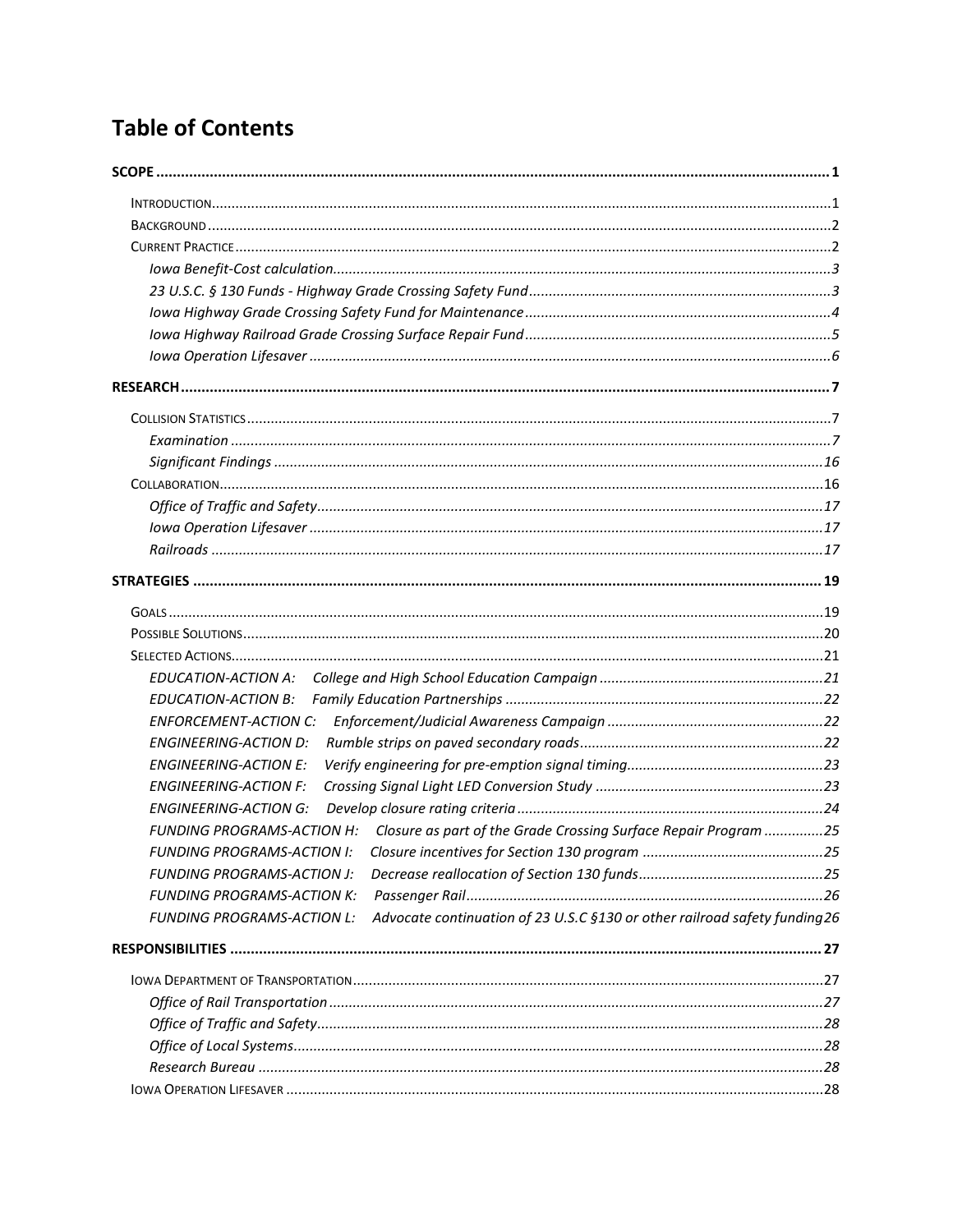# **Table of Figures**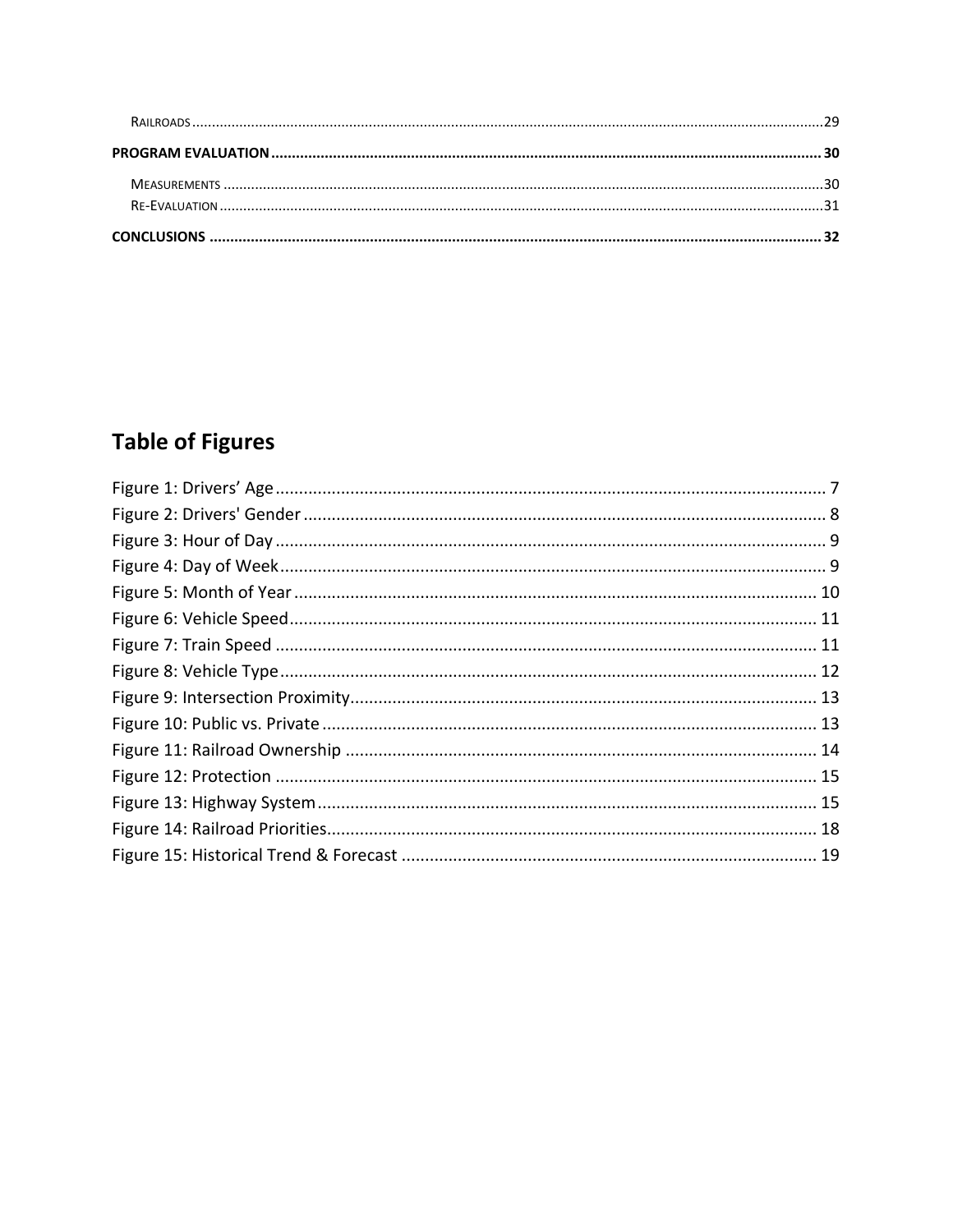# <span id="page-9-0"></span>**SCOPE**

### <span id="page-9-1"></span>**Introduction**

The State of Iowa has shown a longstanding commitment to improving safety for all modes of transportation. Despite increases in train and vehicle traffic, this has been demonstrated at Iowa's public railroad crossings by an annual 4.2% trendline decrease in collisions from 1980 through 2009. It is the purpose of this action plan through analysis, discussion, and partnership, to lay a framework for continued reductions in collisions at Iowa's highway-rail grade crossings.

Although the impetus for this action plan may be the 49 CFR Part 234, "State Highway-Rail Grade Crossing Action Plans," the State of Iowa accepts this not only as a mandate, but as an opportunity. By direction of this final rule, we will instigate discussions with old and new partners to build safer interaction between Iowa's highway and railroad networks.

Through new action steps or by explanation of current programs, as stated in the  $\S 234.11(c)(2)$ of the CFR this action plan will:

- (i) Identify specific solutions for improving safety at crossings, including highwayrail grade crossing closures or grade separations
- (ii) Focus on crossing that have experienced multiple accidents or are at high risk for such accidents, and
- (iii) Cover a five-year time period

The focus of this action plan is a system-wide approach to reduce *ALL* collisions. The number of fatalities per year at highway-rail grade crossings has become low enough that it may be considered merely an anomaly of collisions in general. Therefore, the aim is to reduce fatal, injury, and property-only collisions by analyzing trends system-wide and instituting or modifying programs and practices to more precisely target state and private resources throughout Iowa's rail network.

This action plan will provide a synopsis of the Iowa Department of Transportation's current programs and activities, an historical analysis of collisions, and an overview of the input provided by other offices within the Iowa DOT and entities outside the department. From these, a set of specific goals and responsibilities will be defined, as well as metrics to measure achievements.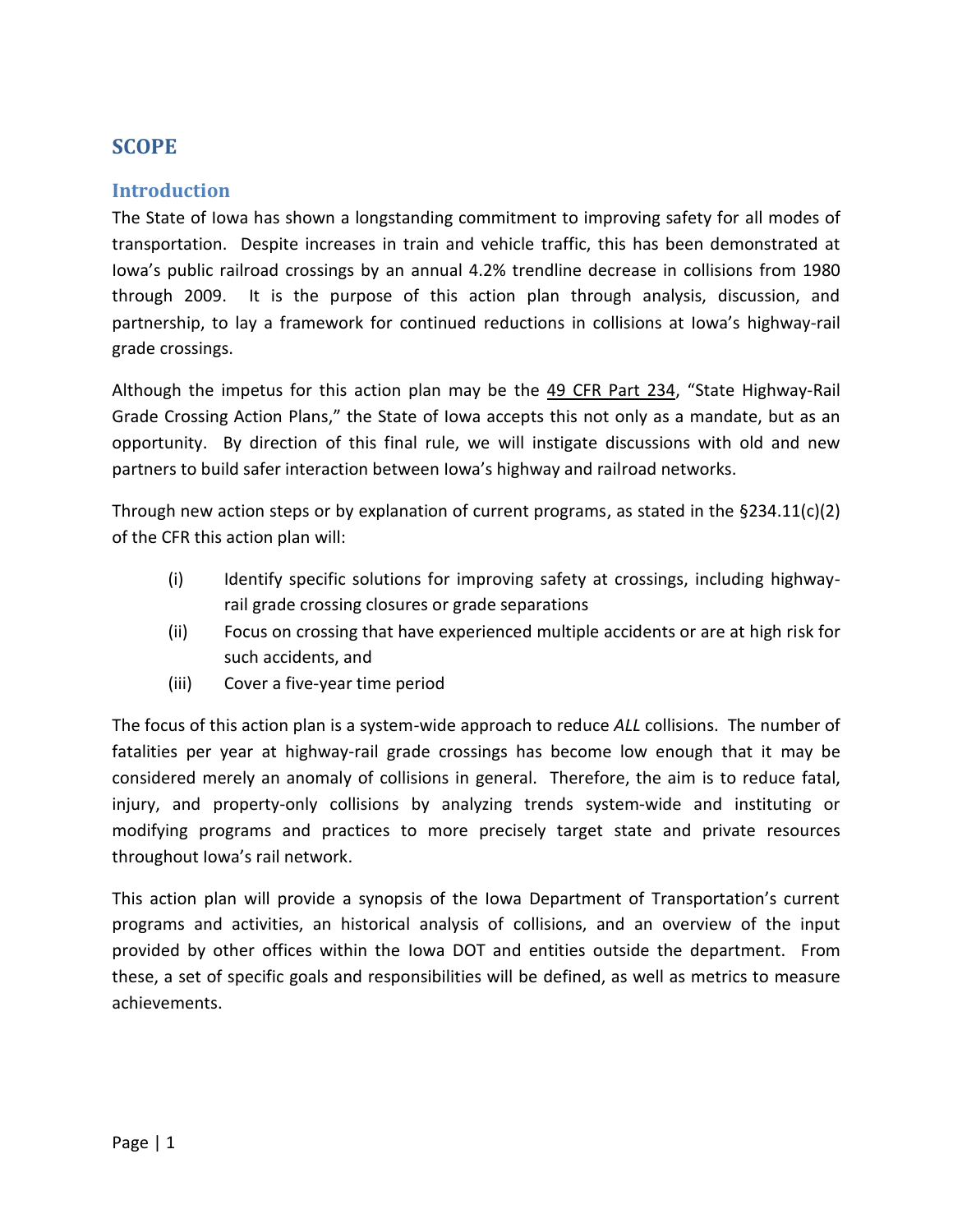### <span id="page-10-0"></span>**Background**

Highway-Rail grade crossings continue to be a major national issue concerning public safety, capital and maintenance costs, and liability for both railroads and public jurisdictions. Due to increasing highway and rail traffic, and increasing vehicle speeds made possible by industry improvements, the highway-rail grade crossing safety issue will continue to be a focal point for the department.

By Iowa code, final decisions concerning crossing protection on roads not owned by the state are made by the local highway jurisdiction or owner. The Iowa Department of Transportation has no authority to "require" installation of any active protection on these roads. Also, the agricultural nature of the state necessitates many private crossings for field accesses and the movement of livestock and produce.

Many programs have been initiated to encourage and help finance crossing closures and improved protection at public crossings. The track record of these programs can be seen in the facts listed below.

- There are 3,947 miles of track in Iowa, serving 90 of Iowa's 99 counties
- There are 4411 public and 2844 private highway-rail grade crossings in Iowa
- The Vehicle Miles of Travel (VMT) has risen from 18.3 billion in 1980 to almost 31.3 billion in 2009
- Railroads in Iowa moved approximately 125 million tons of freight by rail in 1985 compared to over 350 million tons in 2008
- In 2009, an average of nearly 5.4 million vehicles traversed a highway-rail grade crossing every day in Iowa
- In Iowa, there were 52 vehicle train collisions in 2009, which calculates to one collision for every 37,616,421 vehicles using an at-grade crossing.
- From 1980 through 2009, the exponential trendline demonstrates a 71.2% reduction in collisions at highway-rail grade crossings.

### <span id="page-10-1"></span>**Current Practice**

Iowa's current practices are based on a four-point strategy summarized as:

- **Education:** The state maintains a working relationship with Iowa Operation Lifesaver. This organization exists to increase public awareness of grade crossing traffic laws and hazards.
- **Enforcement:** Laws pertaining to highway-railroad grade crossings and trespassing are a key component of discouraging unsafe behavior. Educational programs for the public,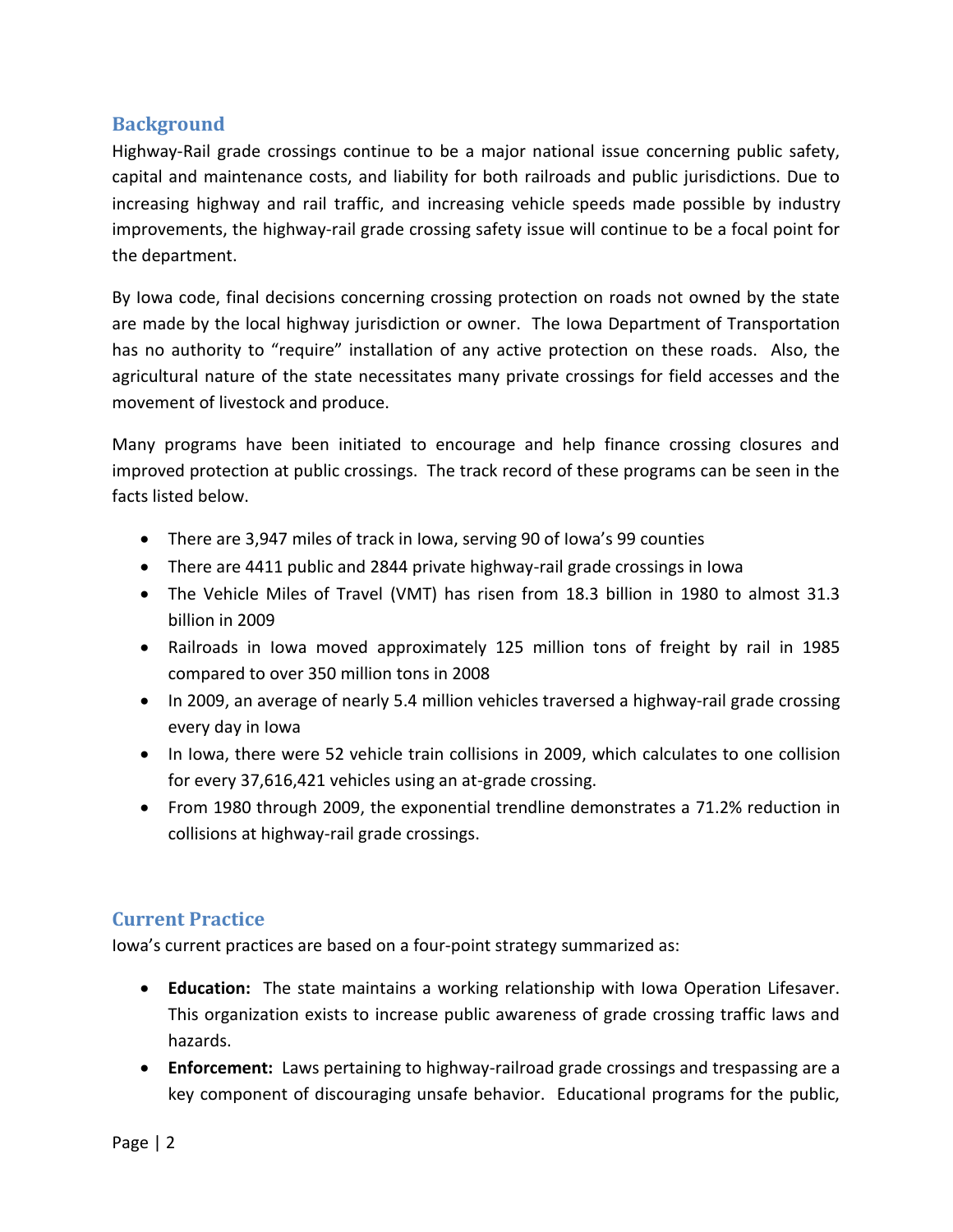as well as enforcement officers and the courts, regarding the possible consequences of breaking these laws help reduce the number of violators.

- **Engineering:** Maintenance and physical improvements to the crossings and highways are vital to the safety of the traveling public.
- **Funding Programs:** Programs in place to provide the grants to implement physical and system improvements along the rail network. The state identifies and prioritizes most highway crossing safety grant applications based on portions of the Iowa Benefit-Cost ratio.

#### <span id="page-11-0"></span>**Iowa Benefit-Cost calculation**

To maintain a level of fiscal responsibility for taxpayer dollars it is understood that it isn't costeffective to install lights and gates at every crossing. Statistics support that full active protection will not prevent every collision. To optimize resources the Iowa Department of Transportation has developed the *Use of a Benefit-Cost Ratio to Prioritize Projects for Funding* (January 2006).

This "Benefit-Cost (B-C) ratio", based primarily on the Federal Railroad Administration's (FRA) GradeDec, goes through a seven-step process to index exposure, predict the number of collisions, breakdown the number of predicted collisions by expected severity, estimate the societal cost of those collisions, extract the benefit in dollars for the proposed protection upgrades, total the cost of that upgrade, and divide the extracted benefit by the total cost. By doing this, the state can identify which projects provide the most protection in relation to the cost.

These calculations take into account the number of daily highway vehicles and trains that use the crossing broken down by time of day. They also incorporate whether the crossing is rural or urban, the number of highway lanes, pavement type, the number of tracks, train speed, the number of switching movements, and the number of collisions over the previous five years. The sensitivity of the formula to historical collisions is great enough to increase the adjusted predicted accidents result by a set amount approximately equal to the value assigned to a crossing if it had zero collisions (IE: 0 historical collisions = .4 predicted collisions, 1 historical collisions  $≈$  .8 predicted collisions, 2 historical collisions  $≈$  1.2 predicted collisions, etc.). This automatically puts emphasis on locations where collisions have occurred in the recent past.

#### <span id="page-11-1"></span>**23 U.S.C. § 130 Funds - Highway Grade Crossing Safety Fund**

Current Transportation Authorization through SAFETEA-LU includes funding for highway-rail grade crossing safety and is subject to future federal appropriations. Through this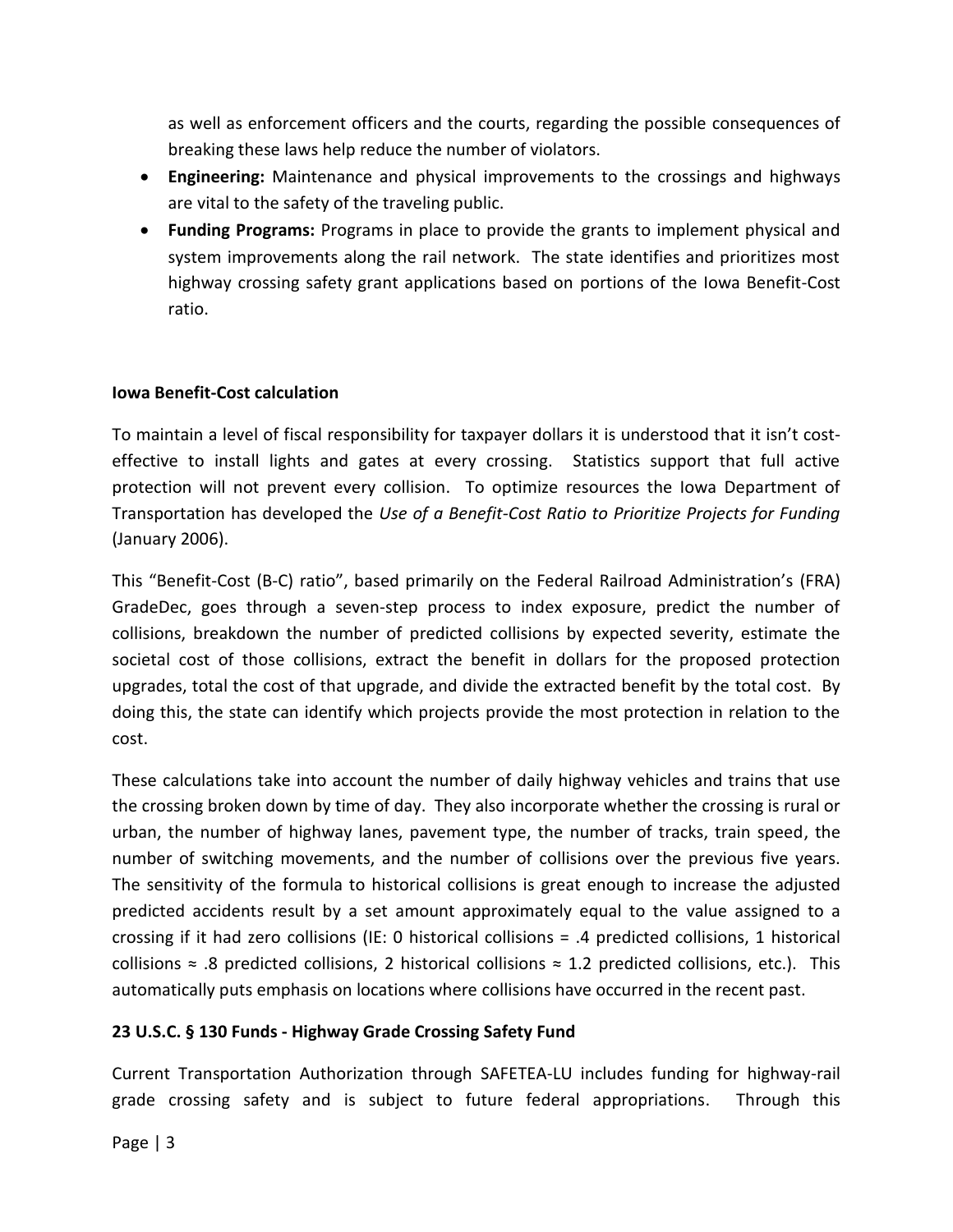appropriation the Iowa DOT receives approximately \$4.5M each year that are intended to be used for eliminating hazards at highway-rail grade crossing. From this, one million dollars is directed each year to the Grade Crossing Surface Repair Program (as explained in a following section). The remaining funds are distributed by an application process for the specific purpose of upgrading crossing protection.

To award the grants, the Iowa DOT constantly maintains a list of the B-C ratio for every public crossing in the state. Once per year, all cities, counties and railroads are informed of the ratios for each crossing within their jurisdiction. They are advised to make note of any crossing with a B-C ratio greater than 1.0 and to consider submitting an application for upgrade.

The applications, which can be submitted by the railroad or the highway authority, are sorted according to the most current B-C ratio. Beginning from the highest ranking, projects are selected for examination until all funds are expended. The grants provide 90% of the project cost with 10% being paid by the applicant as negotiated between the highway authority and the railroad.

The examination may determine the protection upgrade, but the possibility of closure, as well as monetary compensation for that option, are a standard part of that discussion. By this U.S. Code, the program can match up to \$7500 of any amount the railroad will pay for such compensation. However, the railroad is not limited to this amount.

If the examination determines the upgrade is not warranted, or if the highway authority and railroad cannot pay the 10% grant match for the project, those funds are returned to the grant pool. In an iterative process, selections and examinations continue until the funds are fully disbursed.

#### <span id="page-12-0"></span>**Iowa Highway Grade Crossing Safety Fund for Maintenance**

In addition to the Section 130 funds, *Iowa Code §312.2* allocates \$700,000 from the Road Use Tax Fund each year for the Highway Grade Crossing Safety Fund. The purpose of this program is to reimburse railroads for a portion of the annual maintenance costs associated with "active warning devices". Examples of annual maintenance are costs incurred by a railroad for the repair or replacement of obsolete, worn out, damaged, vandalized, or missing component parts of an approved active warning device.

This money is allocated to all railroads operating in Iowa weighted by the number of crossings where protection upgrades have been funded by the state and the type of maintenance required. The total eligible maintenance costs in 2010 exceeded \$2.2 million. The \$700,000 reimburses approximately 32% of these costs.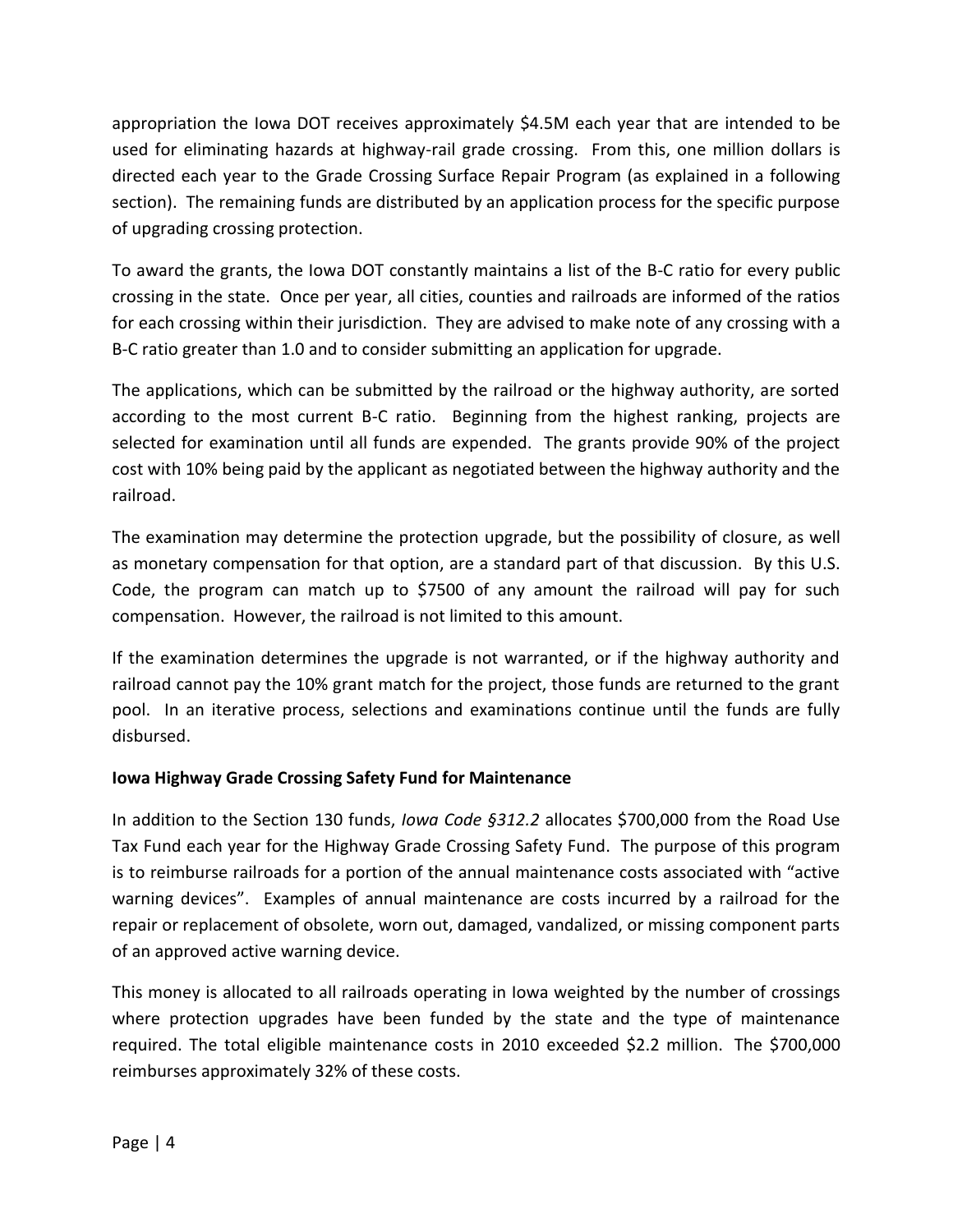#### <span id="page-13-0"></span>**Iowa Highway Railroad Grade Crossing Surface Repair Fund**

Although it's the railroads' obligation to keep the crossings in adequate condition, finances prevent them from maintaining all of them to this level. By 1980 the crossing conditions had fallen into a state of disrepair. As a matter of public interest, a state program was initiated to ensure adequate surface conditions at public crossings. Currently, \$900,000 is allocated each year by *Iowa Code §312.2* to aid in the rebuild costs for crossings on county and municipal roads.

On a continuing basis, public road jurisdictions or railroads can apply for these grants to rebuild deteriorating crossing surfaces, which includes the approaches. By Iowa Code, these grants are awarded with 60% of the total project cost being paid by the state's grant funds, 20% by the railroad, and 20% by the public road jurisdiction.

These state funds are then awarded according to state code on a "first come, first served" basis. As each grant comes to the top of the list an evaluation of the needs, known as an "Exhibit A," is conducted to outline the best approach to rebuild the crossing and define responsibilities for the award agreement.

Despite this program, by the year 2000 there was a 10-year backlog of grant applications remaining. It was determined that poor crossing surfaces could play a role in the safety of a crossing. Therefore since 2002, one million dollars in Section 130 funds have been directed on an annual basis to help support this program.

However, Iowa Code requires these funds to be awarded based on priority of needs. To achieve this, after the current state funds are expended, the exposure index from step 1 of the benefit-cost calculations is applied to the revised list of applications. The list is then sorted by highest exposure and the federal funds are awarded starting with the greatest result and continuing down the list until the one million dollars in section 130 funds are committed.

The State of Iowa is the responsible highway authority for primary road crossings. 174 public grade crossings on primary roads are not eligible for the surface program grants. It has been the current practice of the Iowa Department of Transportation's Highway Division to allocate \$500,000 each year to maintain these crossing surfaces and approaches. The Iowa D.O.T. works cooperatively with the railroads to build primary road crossings. For a complete rebuild, this contracts with the railroad to pay for railroad ties, surface, etc., at a rate of \$400 per lineal foot measuring along the tracks and including the traveled-way, as well as shoulders, sidewalks, and recreational trails where applicable.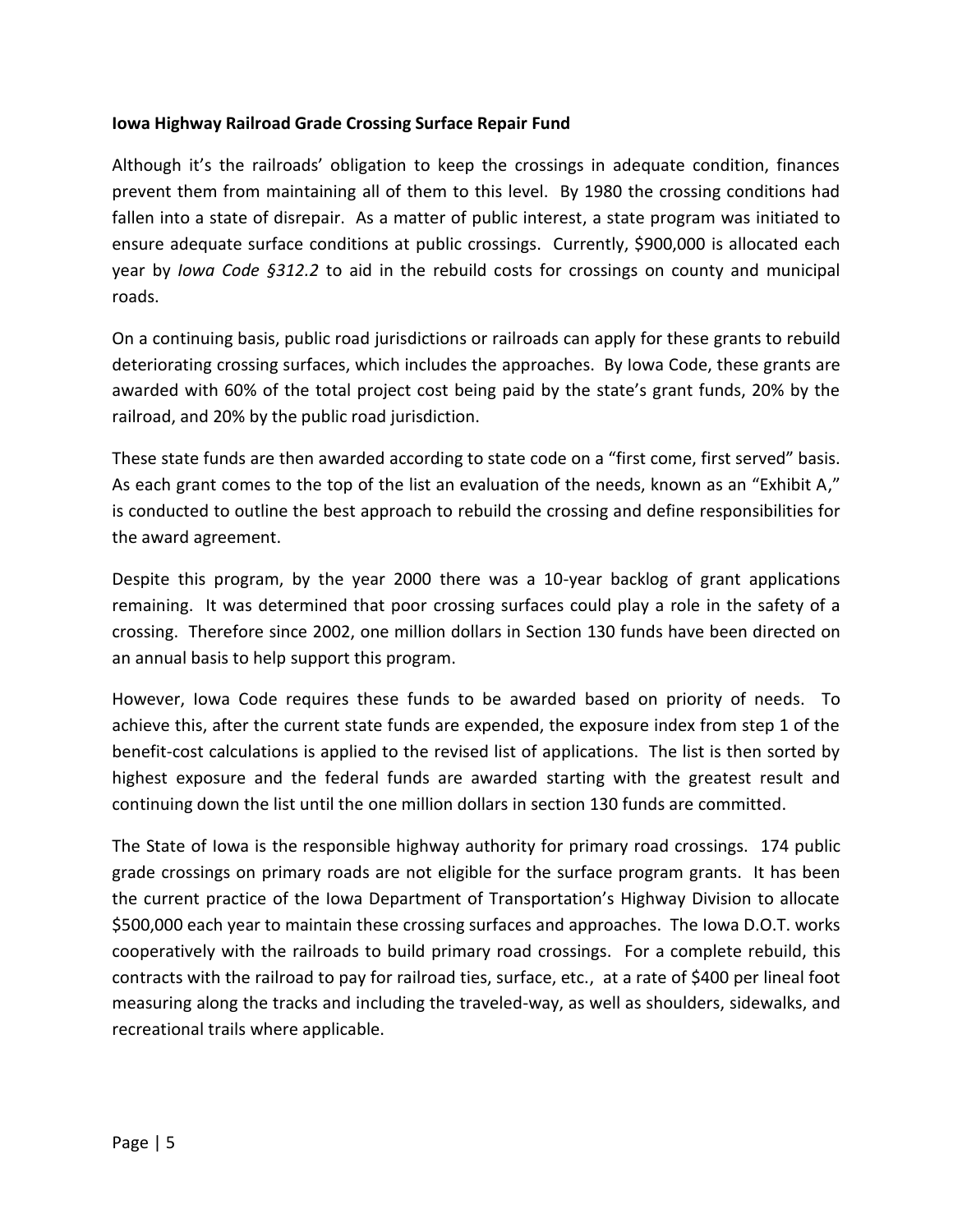#### <span id="page-14-0"></span>**Iowa Operation Lifesaver**

Iowa Operation Lifesaver is a nonprofit education and awareness program dedicated to ending tragic collisions, fatalities and injuries at highway-rail grade crossings and on railroad rights-ofway.It began in Iowa under the auspices of the National Safety Council in 1978 with program management conducted by the Iowa DOT.

Since 2001, it has operated as a non-profit organization separate from the Department. The railroads operating in Iowa, state and local law enforcement organizations, Federal Railroad Administration, and the department provide volunteer staffing for the Iowa committee focusing on education concerning railroad safety, engineering improvements of crossings, and enforcement of current laws.

Although the program is funded in part by a national organization as well as the Iowa Association of Railroad Passengers, most of the financial support comes from the railroads. Each year, a request is made of all partnering entities with railways that cross any public road in the amount of \$7 per crossing. The Department also provides in-kind funding through specific services. This combination of funding provided operating capital of approximately \$30,000 in 2010.

Because the presentation and training staff are certified volunteers, the operating capital is spent mainly on administration, advertising, and educational materials. This has positioned Iowa Operation Lifesaver as the "public face" for railroad crossing safety and an integral part of the efforts in Iowa.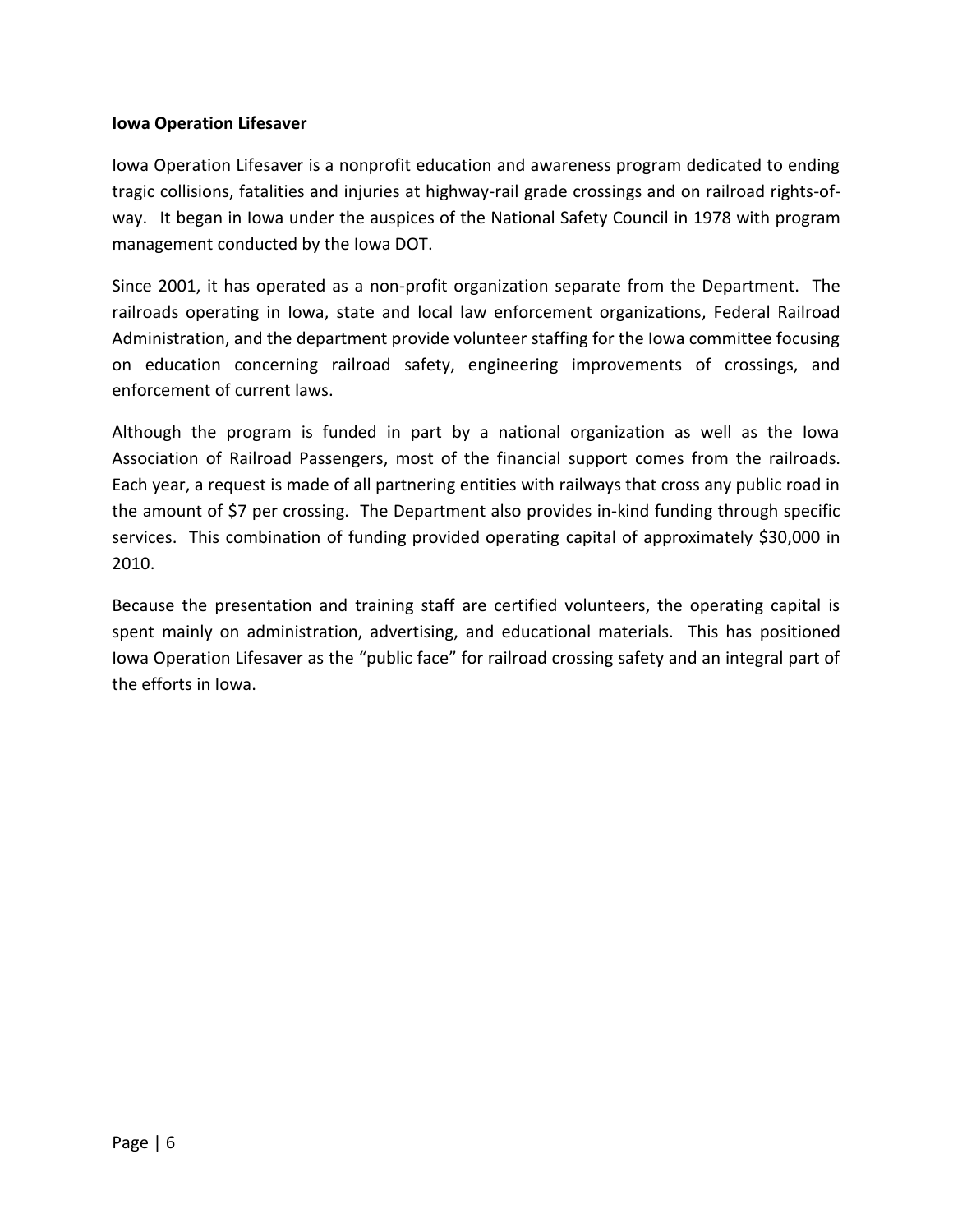# <span id="page-15-0"></span>**RESEARCH**

#### <span id="page-15-1"></span>**Collision Statistics**

The collision data used for these analyses were downloaded from the FRA for the years 2005 through 2009. The comparisons with existing traffic and crossing conditions are from the Iowa DOT Geographic Information Management System (GIMS) downloads for 2009. Both are freely available on the Internet.

The examination of the data was conducted by joining the datasets in a Geographic Information System (GIS) environment. This data includes information on 352 accidents over the five-year period. Some sample sizes may not match due to blank fields in the accident reports or rounding error.

#### <span id="page-15-2"></span>**Examination**

#### Demographics Analysis

The first two graphs represent driver demographics and have significant findings. On the first graph (Figure 1) the age group "less than 25" is over-represented. This is the only age group that has an accident variance compared to Iowa's general population of people of driving age that is greater by more than 5%. It should also be noted that the "greater than 65" group makes up over 18 percent of the same population but is the driver in only 11 percent of the accidents. All other categories were within 2 percent of their population distribution.

**Figure 1: Drivers' Age**

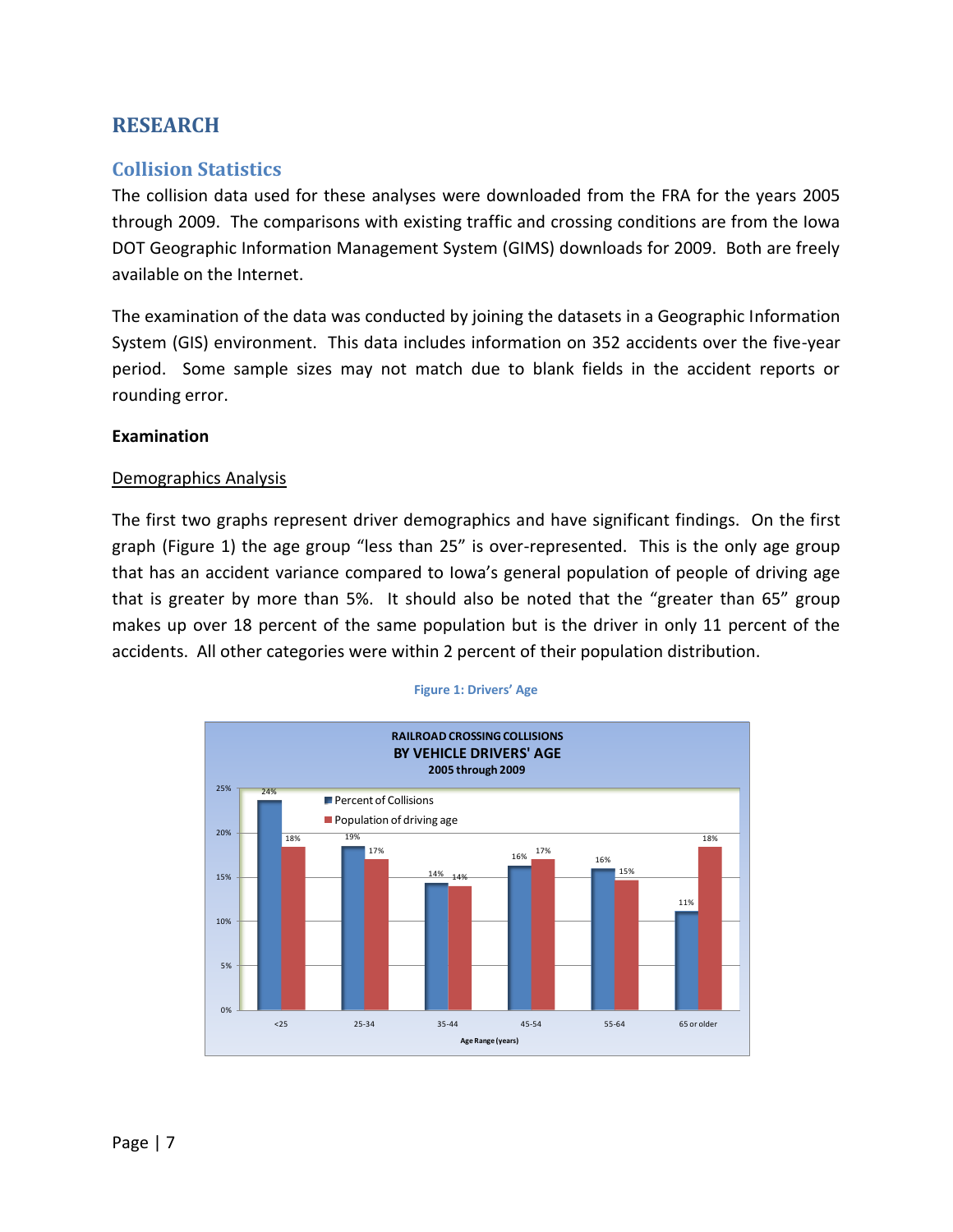The gender split of the second graph (Figure 2) says 78 percent of all drivers involved in grade crossing accidents are male. Yet less than 49 percent of the population of driving age is male. These two graphs would indicate that the major target audience for crossing safety education should be males under the age of 25. In fact, records show that almost one of every five accidents has a male driver that is 25 years of age or younger. Females in the same age group have less than half that amount.



#### **Figure 2: Drivers' Gender**

#### Temporal Analysis

The next three graphs show trends of when the collisions occur. The first (Figure 3) shows a percentage of accidents during the morning rush slightly higher than the percentage of traffic that drives during that time of day. Conversely, accidents tend to be lower than traffic during the evening rush. However, the most striking difference is from 11:00 p.m. to 3:00 a.m..

During these late night hours the age of the drivers was distributed normally. However, 26 of the 27 drivers in the accidents that occurred between midnight and 3:00 a.m. were males. Of the 12 accidents between 11:00 p.m. and midnight, four were driven by females. Three of the females were 18 years old or under.

Some differences are expected when viewing comparisons by hour. This makes it prudent to investigate areas that show trends over time. The late night hours show a growth and recession of accidents over a five-hour period. Similarly, the variance of accidents below traffic levels during the afternoon rush hours develops for four hours. The morning rush hours, although appearing significant in variation from the hourly percentage of traffic, alternate over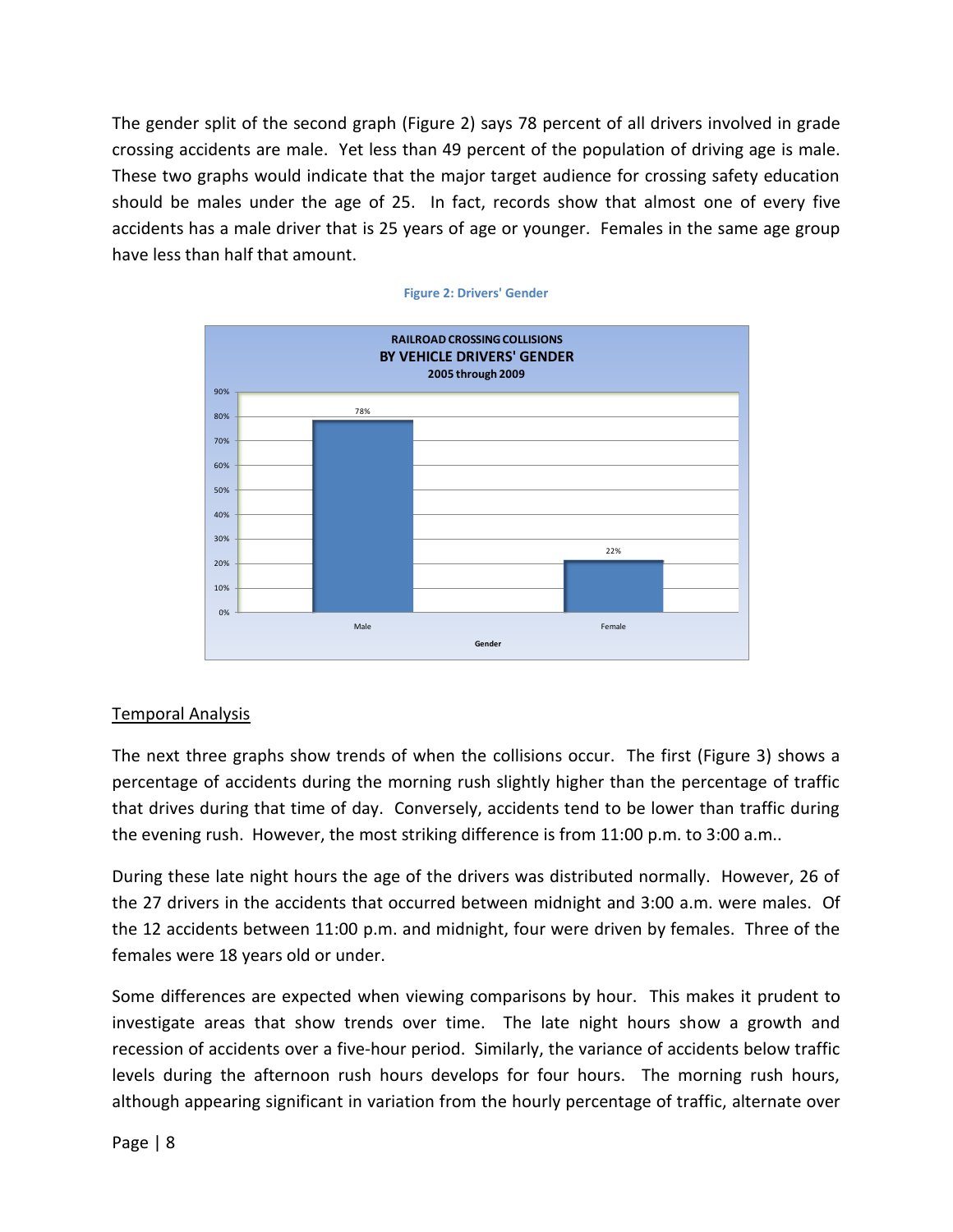and under traffic levels. During these hours gender and age are similar to what appears on average for the rest of the day, which may exclude this time period as significant.



**Figure 3: Hour of Day**

Although accidents seem to be slightly higher than traffic comparisons on Tuesdays through Thursdays (Figure 4), the day of the week doesn't appear to be a significant finding. However, looking at the trends over time, weekday accidents may warrant further scrutiny. If the trend increases, we should ask, "What are the cultural and sociological differences that make Iowans

#### **Figure 4: Day of Week**

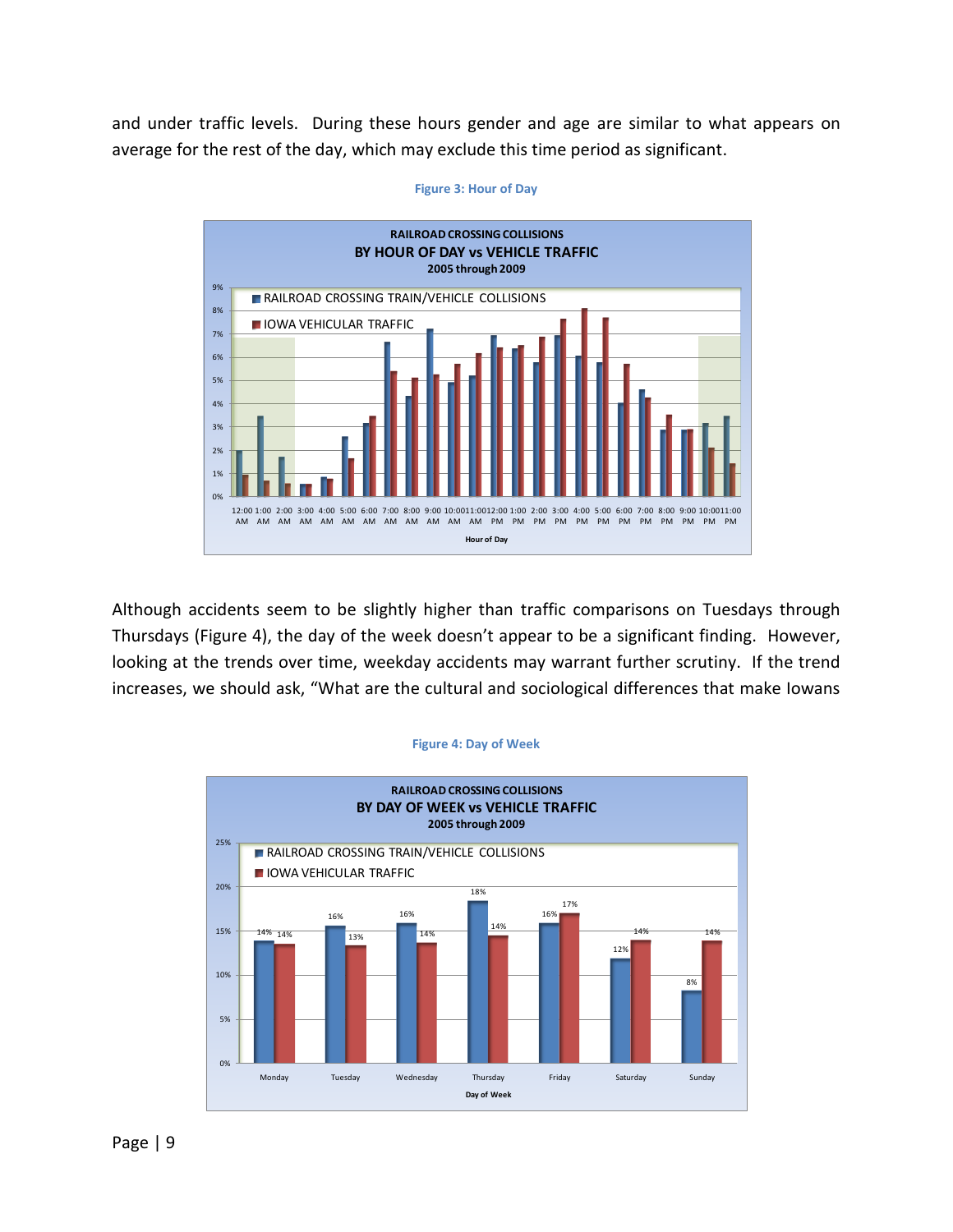less prone to accidents on the weekends?"

The graph of accidents by month (Figure 5) demonstrates a high number of collisions that occur in December and January and a low number of collisions from March through June, when compared to traffic. Even looking only at the raw numbers, the collisions in these two winter months are 25% to 30% higher than the monthly average. For those accident reports that supplied the information, examination of the accident weather conditions and narratives suggests that icy roads may have contributed, but not enough to make up the difference.



#### Modal Analysis

The next two graphs provide interesting information regarding vehicle and train speed. A majority of the collisions occur when both the vehicle and the train are traveling at low speeds (Figures 6 and 7). In the narratives for these collisions, references to "shoving" and "switching" appear frequently.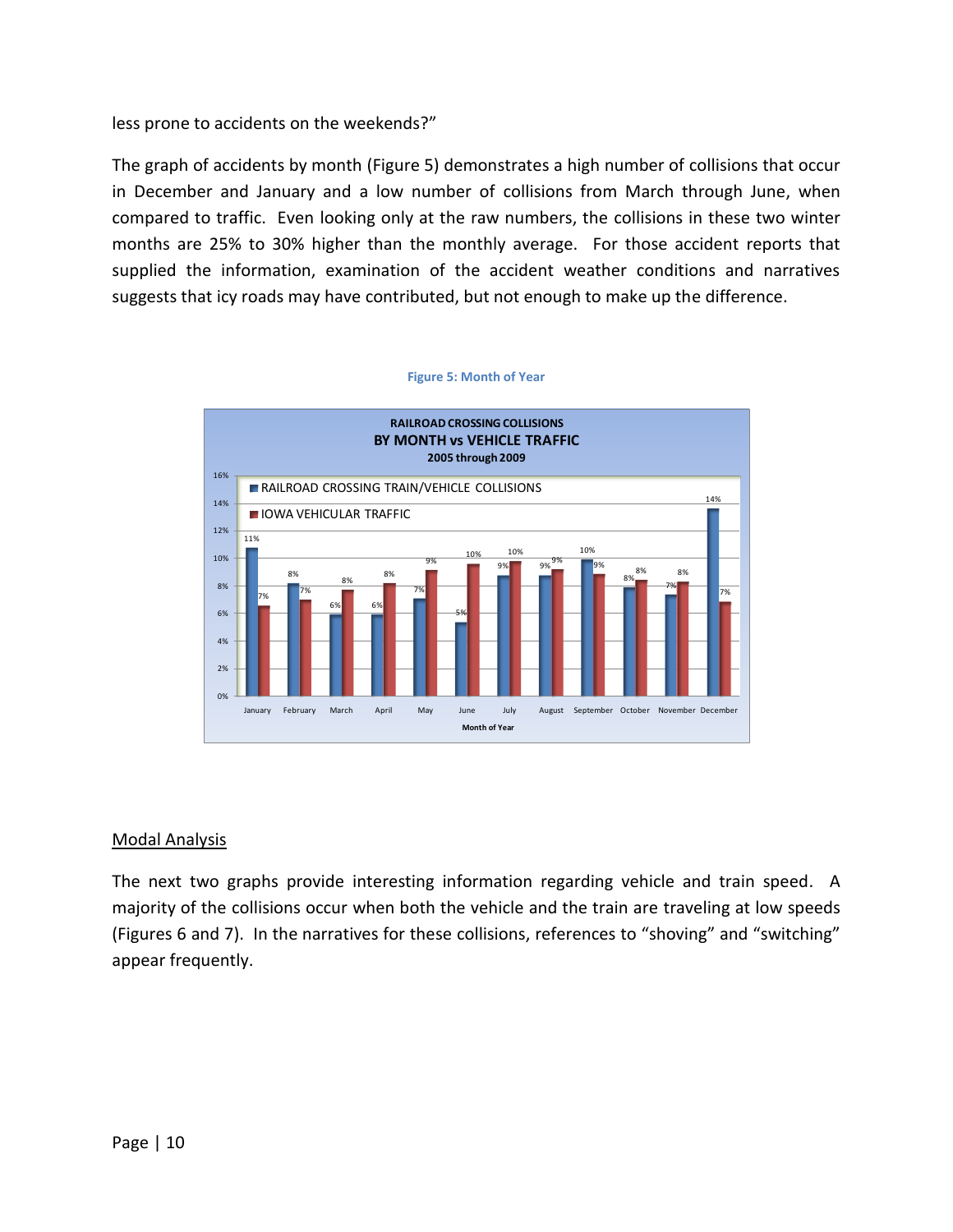**Figure 6: Vehicle Speed**



#### **Figure 7: Train Speed**



In looking at the accident report narratives, there are some collisions where tractor-trailers become stranded while fouling the crossing. But, when passenger vehicles are added together, the percentage of vehicle types involved in collisions comes relatively close to what is in the traffic stream (Figure 8). It should be noted that the crossing percentages are somewhat skewed due to a lack of pedestrian and "Other" data.

Page | 11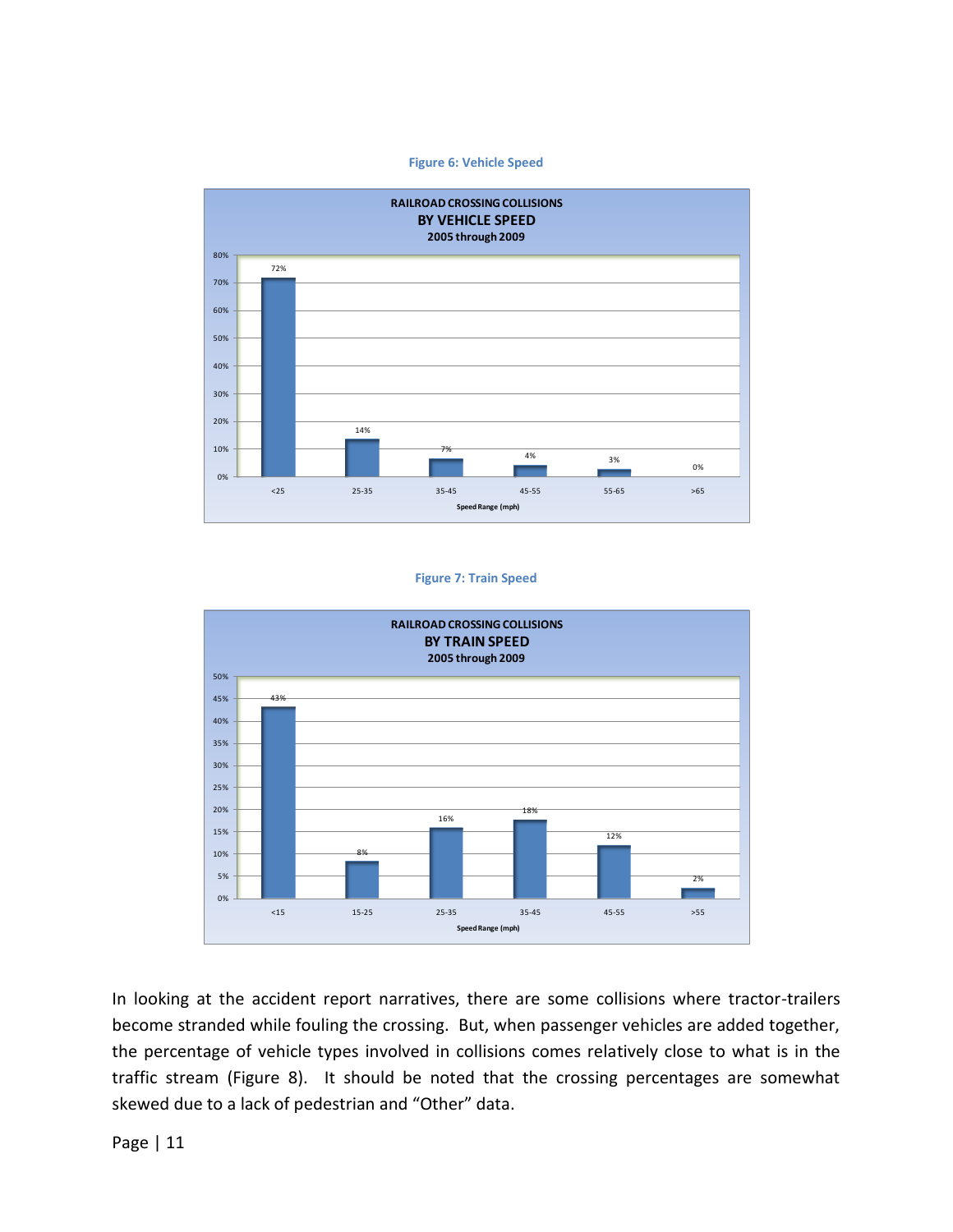This does not negate the issue of stranded trucks. Future examination of accidents and engineering of grade crossings should continue to consider and seek to accommodate this storage issue.



#### **Figure 8: Vehicle Type**

#### Location Analysis

In particular, some states have noted a significant increase in incidents when the crossing is within 75 feet of a highway intersection. Because of Iowa's roadway grid network, 46% of highway-rail grade crossings are within 75 feet of a roadway intersection (Figure 9). Yet, only 52% of the vehicle-train collisions occurred at these crossings. If this were a significant issue, the expectation would be that Iowa would experience a far greater number of collisions with concentrations at these crossings.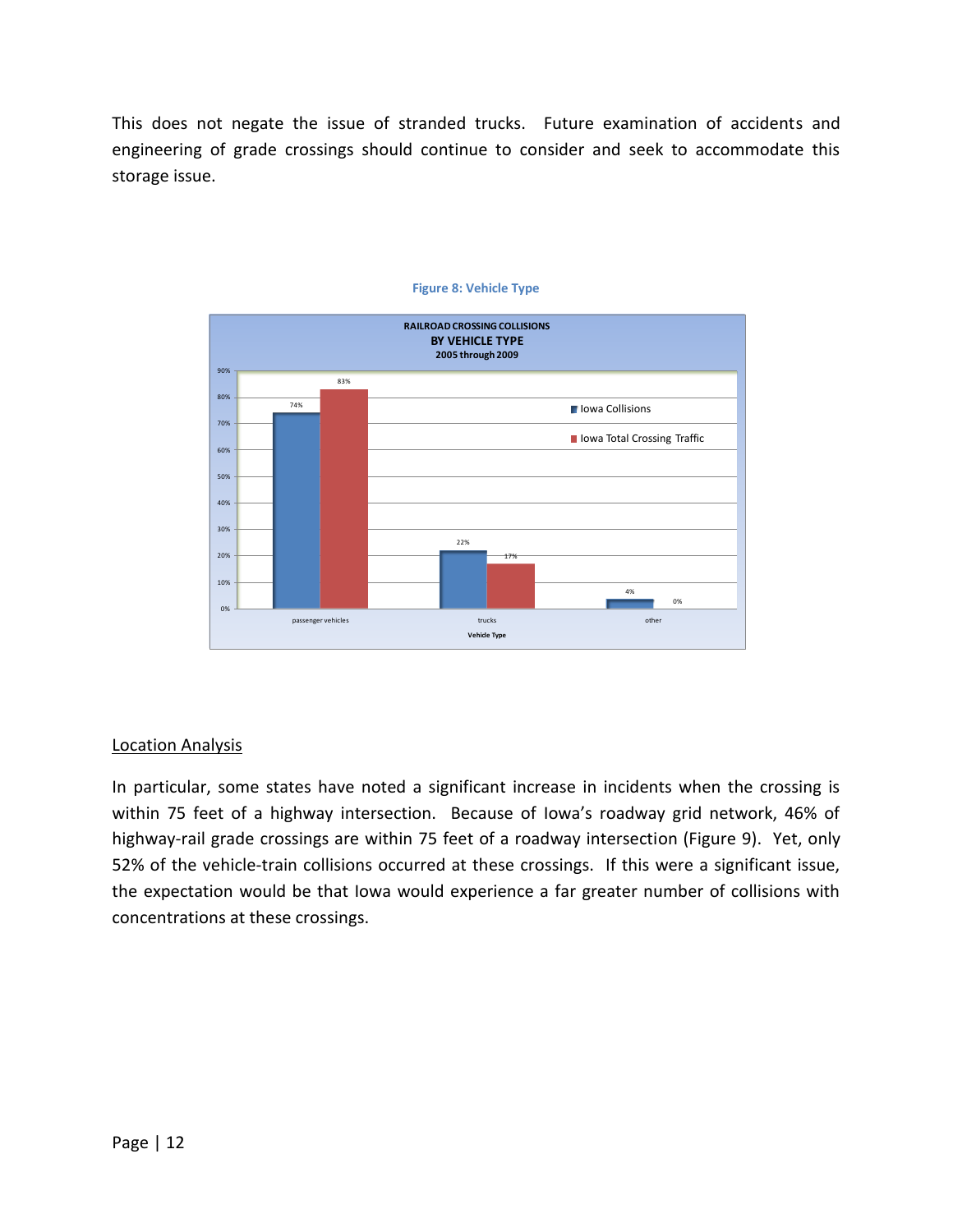#### **Figure 9: Intersection Proximity**



Even though Private crossings account for mare than one third of the total crossings in the state of Iowa (Figure 10), only about 11% of the collisions happen there. This would support a concentration of efforts at public crossings. The nature of Iowa's relationship with the railroads and other highway authorities also guide this inclination.



#### **Figure 10: Public vs. Private**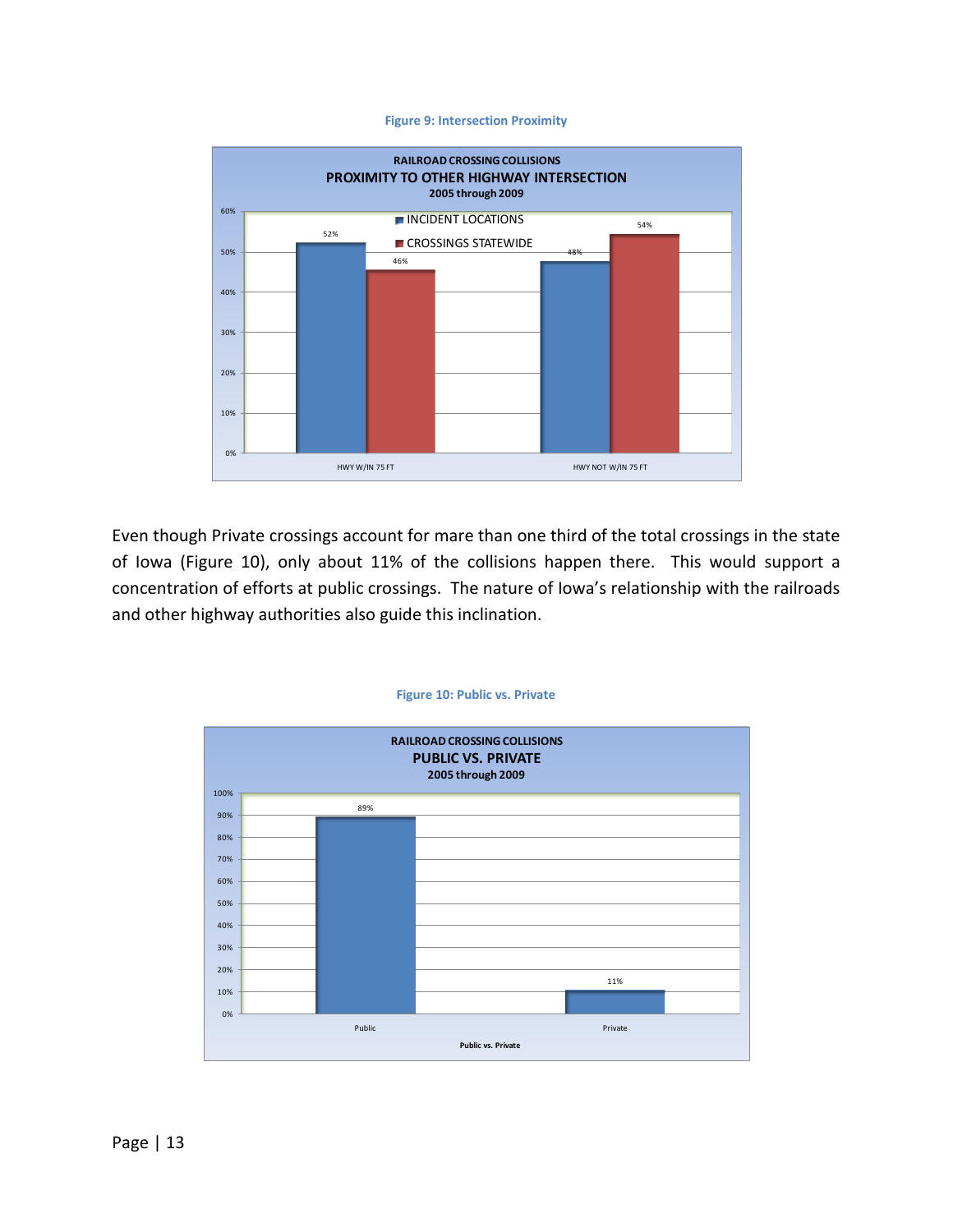#### **Figure 11: Railroad Ownership**



The railroads appear to be reasonably distributed for the number of collisions (Figure 11) compared to the number of crossings where they own track.

When comparing the percentage of collision locations to all public crossings in Iowa, this graph (Figure 12) would seem to show that the type of protection does not make a difference in preventing collisions. However, when the exposure of the number of vehicles using the crossing is added, the use of active protection is strongly supported. Passive protection, on the other hand has a percentage of risk four times greater than its exposure. Also, nearly three out of every five collisions are at passively protected crossings.

It may be expected that crossings with gates would experience better statistical results. But, the comparison does show a lower percentage than the total crossings and the exposure. It can also be argued that crossings with this level of protection tend to be at locations that would score highest from the B-C Accident Prediction Formula.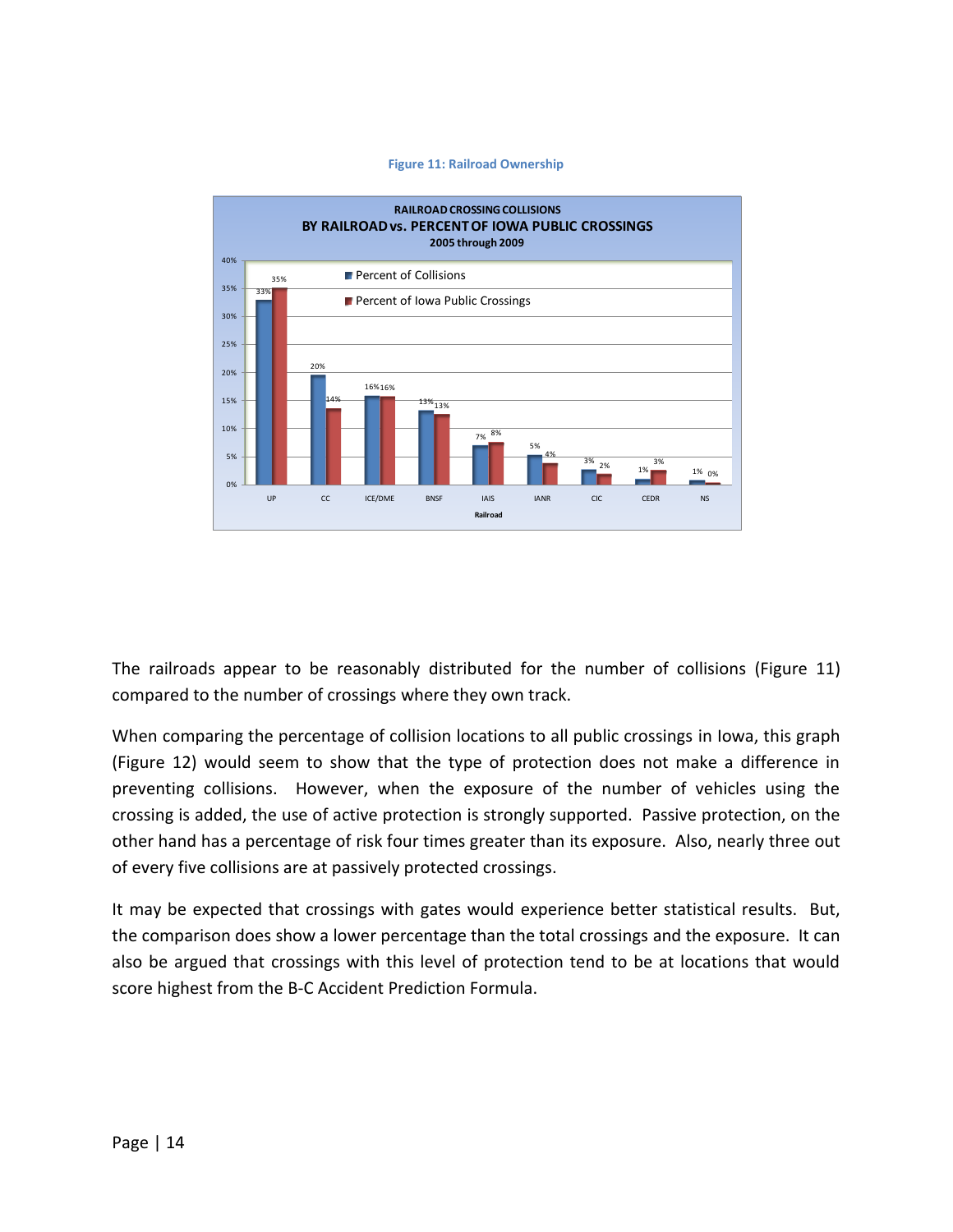#### **Figure 12: Protection**



The final graph (Figure 13) demonstrates a disproportion number of collisions on rural secondary roads when compared to Annual Average Daily Traffic (AADT). In addition, even though the comparison of collisions to AADT appears small, there is a need to look at the crossing on urban local streets where 42% of all collisions occur. When this is combined with the previous graph and the understanding that urban local streets and rural secondary roads are where the majority of passively protected crossings are located, another target is identified.

#### **Figure 13: Highway System**

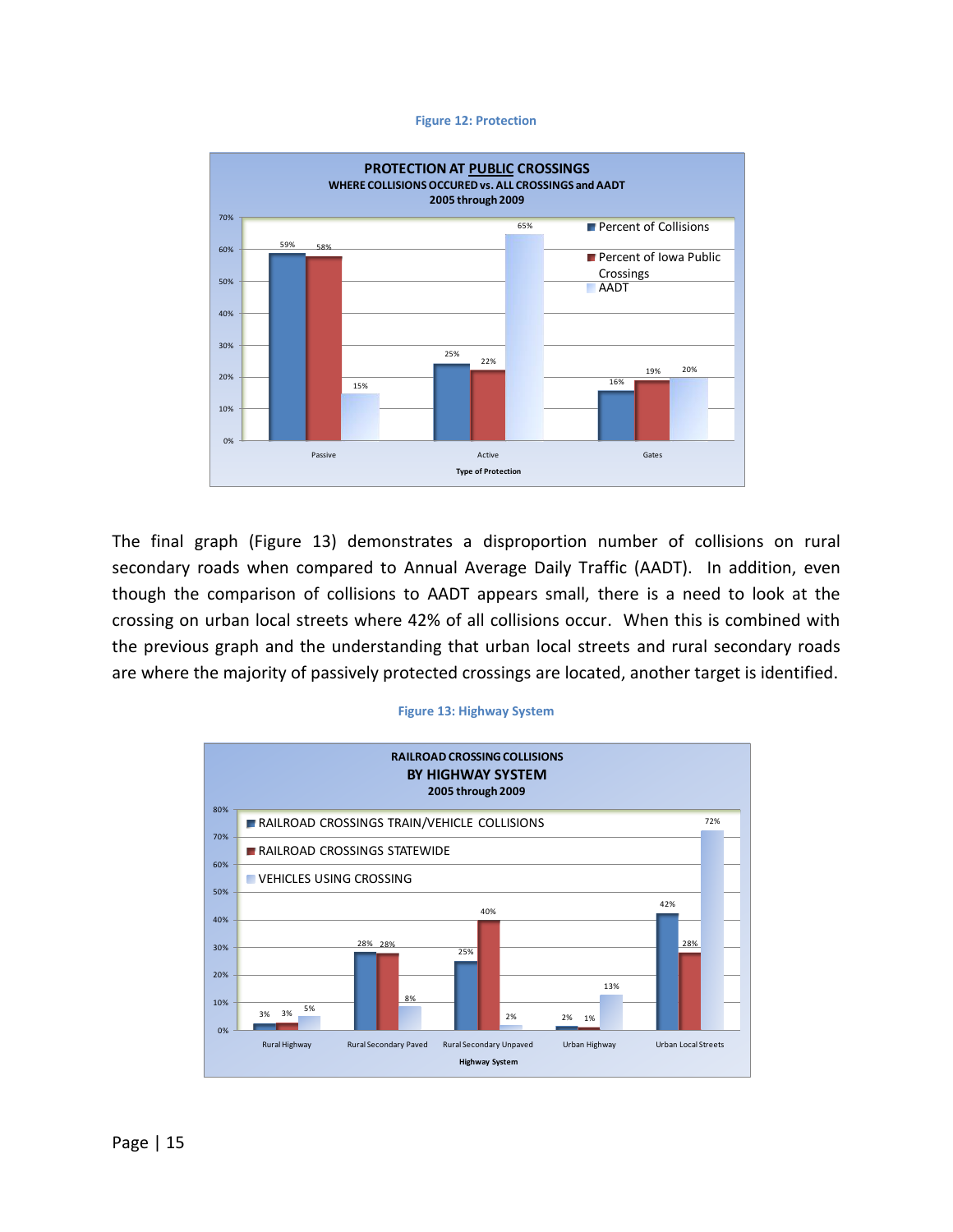#### <span id="page-24-0"></span>**Significant Findings**

Although many analytical queries and cross tabulations were performed, this report only illustrates those that either represent areas with significant findings or those that have been assumed to be significant but have little variation from what would be expected when compared to other data. These comparisons are looking for significant variations in:

- Exposure differences in the percentage of collisions compared to the percentage using a crossing
- Population differences in the percentage of collision compared to the state's total dataset
- Size any independent variable that experiences an overwhelming percentage of collisions

The most typical driver of a vehicle that collides with a train is a male 25 years of age or younger. Male drivers in particular need to be educated on driving habits between midnight and 3:00 a.m.. This time period only addresses about 7% of the total accidents, but targets the most disparate amount of crashes compared to relative traffic.

The typical "at-risk" crossing has multiple issues to manage. As is expected, passively protected at-grade crossings are a significant contributor to total collisions. But the highway system has two separate distinctions. When compared to the number of vehicles using a crossing, rural secondary roads are significantly out of range. However, even though urban local streets have less than two-thirds of the rate when compared to the same type of exposure, they still make up 42% of the total collisions. Therefore, passively protected rural secondary roads AND urban local streets should both be addressed.

While even one accident is too many, there are two areas that require no added attention. Private crossing comprise a large portion of the total grade crossings in the state but contribute to only 11% of the collisions. This, as well as the lack of authority, excludes them from specific action in this plan.

Likewise, state-owned highways represent a small percentage of total crossings and total collisions. And when compared to the total traffic utilizing these crossings, the current relative safety at these locations excludes them from specific action in this plan.

### <span id="page-24-1"></span>**Collaboration**

For any solution in this plan to be effective, collaboration with other entities is necessary. To this end, conversations have been initiated with organizations outside the Iowa DOT's Office of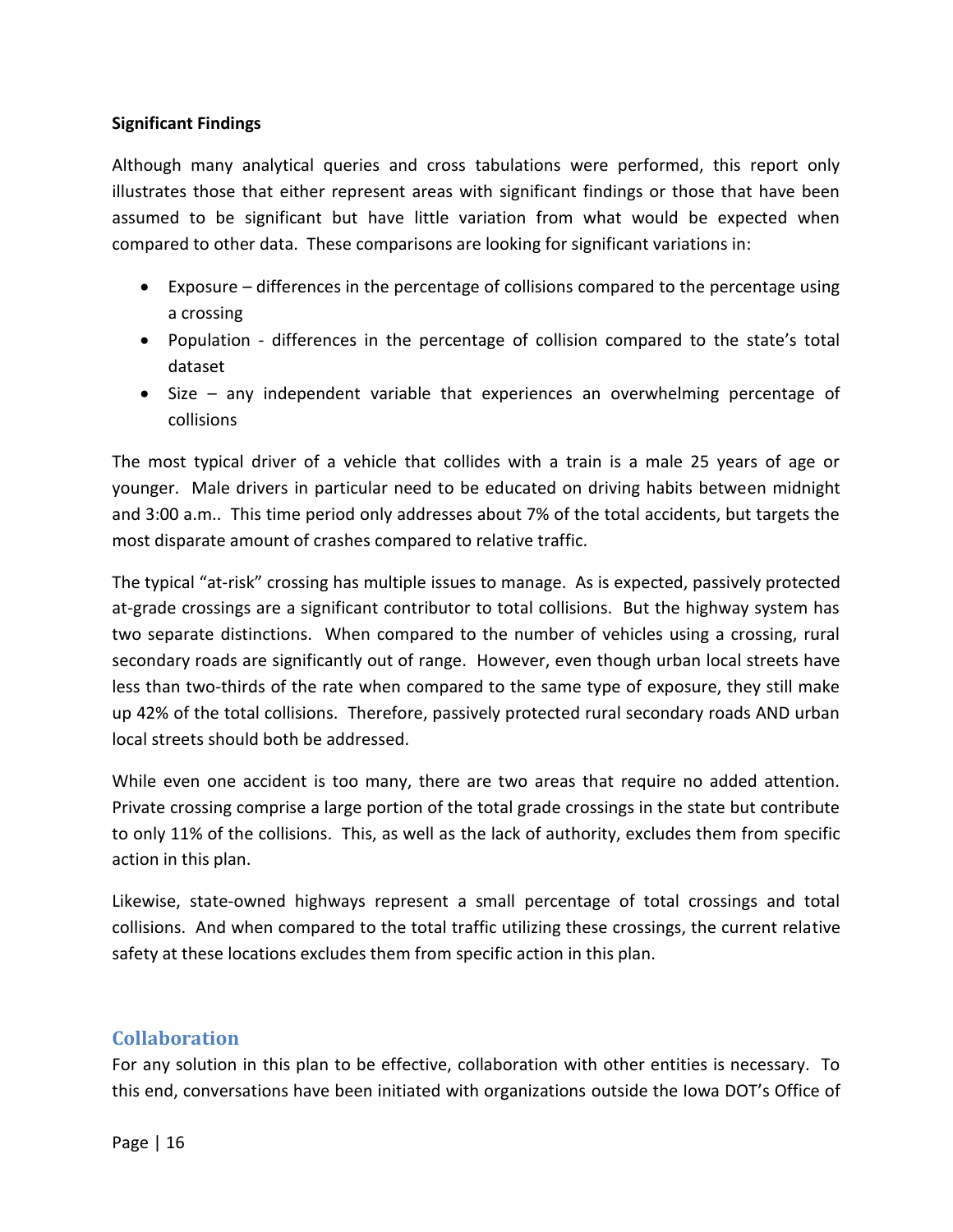Rail Transportation. Although all of them have been beneficial, the most productive have provided input into what needs to be studied, possible resolutions, and gainful cooperation as to implementation. As part of the approval process of the final product, this plan will be sent to the entities described below for further input.

#### <span id="page-25-0"></span>**Office of Traffic and Safety**

The Iowa DOT's Office of Traffic and Safety has a long and distinguished reputation for innovative and effective traffic safety solutions. Their past experience has guided us to look strongly at simple solutions with a system-wide view rather than targeting specific crossings.

As per their guidance, the examination of current programs highlights the strong focus and prioritization already given to grade crossings with a history of collisions. This allows a broader view and more cost-effective use of available resources targeting "at-risk" crossings.

The Iowa Traffic Engineering Assistance Program (TEAP) offers funds each year for community traffic safety issues. This, as well as their advice and assistance throughout the plan period, may prove to be an invaluable resource for the success of this plan.

#### <span id="page-25-1"></span>**Iowa Operation Lifesaver**

As the most visible entity promoting crossing safety, Operation Lifesaver (OL) has the resources to directly present the message of railroad crossing and right-of-way safety to targeted audiences. At the 2011 Iowa OL annual meeting, members of the board, executive director, and the certified volunteers were made aware of the statistical examination of this plan.

While Iowa OL has the capacity to educate and advertise, the Iowa DOT's Office of Rail Transportation has the ability to perform in-depth statistical analysis. With closer coordination, Iowa OL may be able to concentrate efforts on demographic groups that account for the largest percentage of collision for any given timeframe. With cooperation and current statistics, the successful reduction of collisions may be realized.

#### <span id="page-25-2"></span>**Railroads**

Many of the proposed actions would be difficult, if not impossible without the understanding and cooperation of the railroads. In an effort to understand each other, issues derived from the preliminary "Collision Statistics-Examination" of this plan were provided to the railroads at a Rail Advisory Committee (RAC) in October 2010.

After a discussion regarding other possible research needs, a matrix of possible solutions with rows defining who the responsible party should be was presented to the group (Figure 14). Columns were also provided for their input for other possible solutions.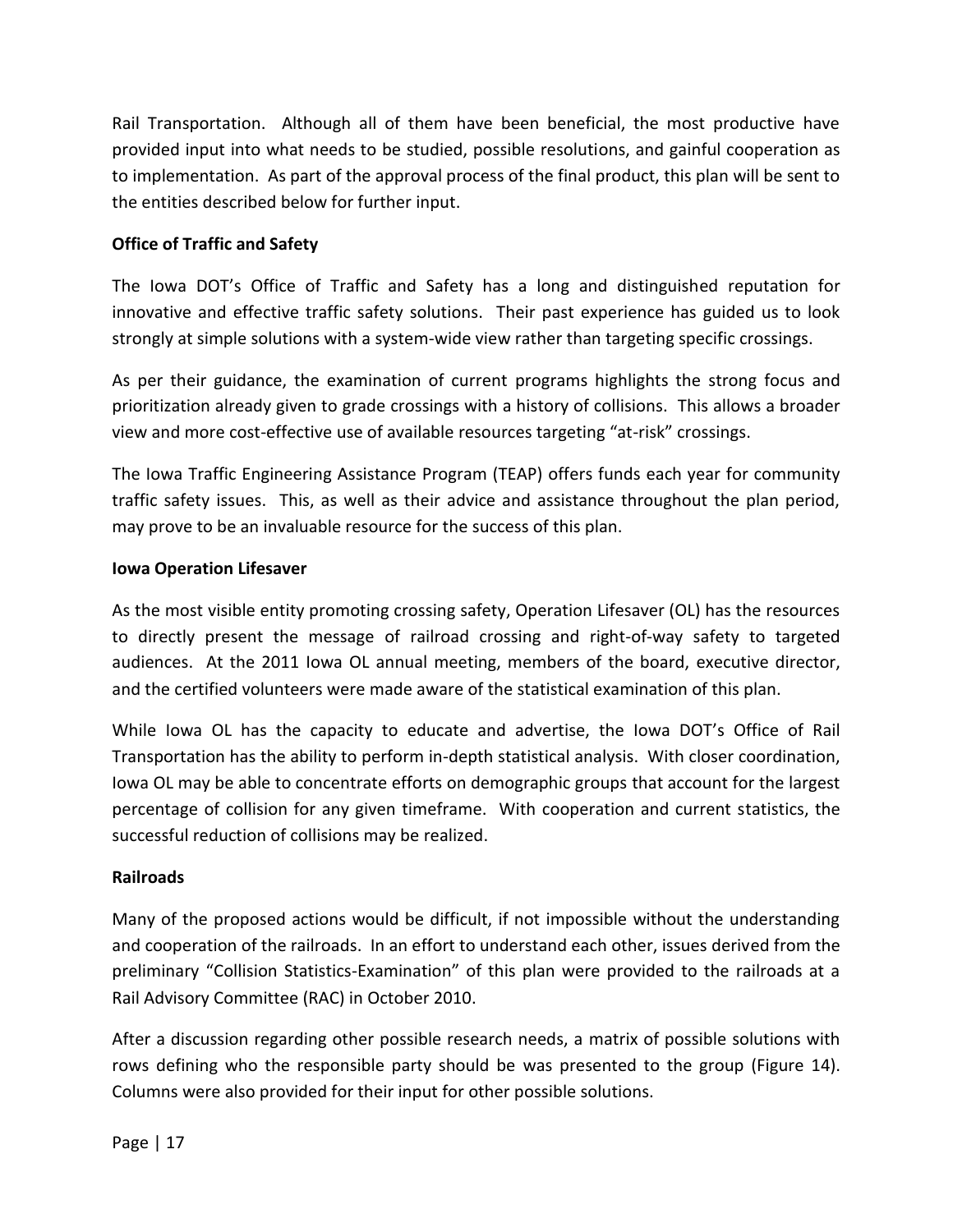#### **Figure 14: Railroad Priorities**

| <b>CROSSING SAFETY ACTION PLAN PRIORITIES</b> |                  |                       |                               |          |                             |                   |                |          |             |                         |               |                 |             |
|-----------------------------------------------|------------------|-----------------------|-------------------------------|----------|-----------------------------|-------------------|----------------|----------|-------------|-------------------------|---------------|-----------------|-------------|
|                                               | <b>Education</b> |                       |                               |          | Roadway                     |                   |                |          |             | Judicial and/or         |               |                 |             |
|                                               |                  |                       | Closure and/or                | Upgraded | Geometry                    | <b>Visibility</b> | Raised         |          |             | Enforcement             |               | Grade           | Section 130 |
|                                               | <b>Public</b>    | <b>Railroad Staff</b> | Consolidation                 | controls | Improvements   Improvements |                   | <b>Medians</b> | Lighting | Legislation | coordination            | Interconnects | Separation      | funds       |
| <b>FRA</b>                                    |                  |                       | -1                            |          |                             |                   |                |          |             |                         |               |                 |             |
| lowa<br><b>DOT</b>                            | 2,2<br>4         |                       | 4,4,4,4,4,<br>3,3,1,1,1<br>29 |          |                             | 3,3<br>6          | 2,1<br>3       |          |             | 4,4,3,3,<br>2,2,1<br>19 |               | 3,2,2,2,1<br>10 | 3,2<br>5    |
| Railroads                                     | $\overline{2}$   |                       | 4,4,4<br>12                   |          | $\mathbf{1}$                | 3                 |                |          |             | 3                       |               |                 |             |
| <b>OL</b>                                     |                  |                       |                               |          |                             |                   |                |          |             |                         |               |                 |             |
|                                               | 6                | $\bf{0}$              | 42                            | 0        | $\mathbf{1}$                | -9                | 3              | $\bf{0}$ | $\bf{0}$    | 22                      | $\bf{0}$      | 10              | 5           |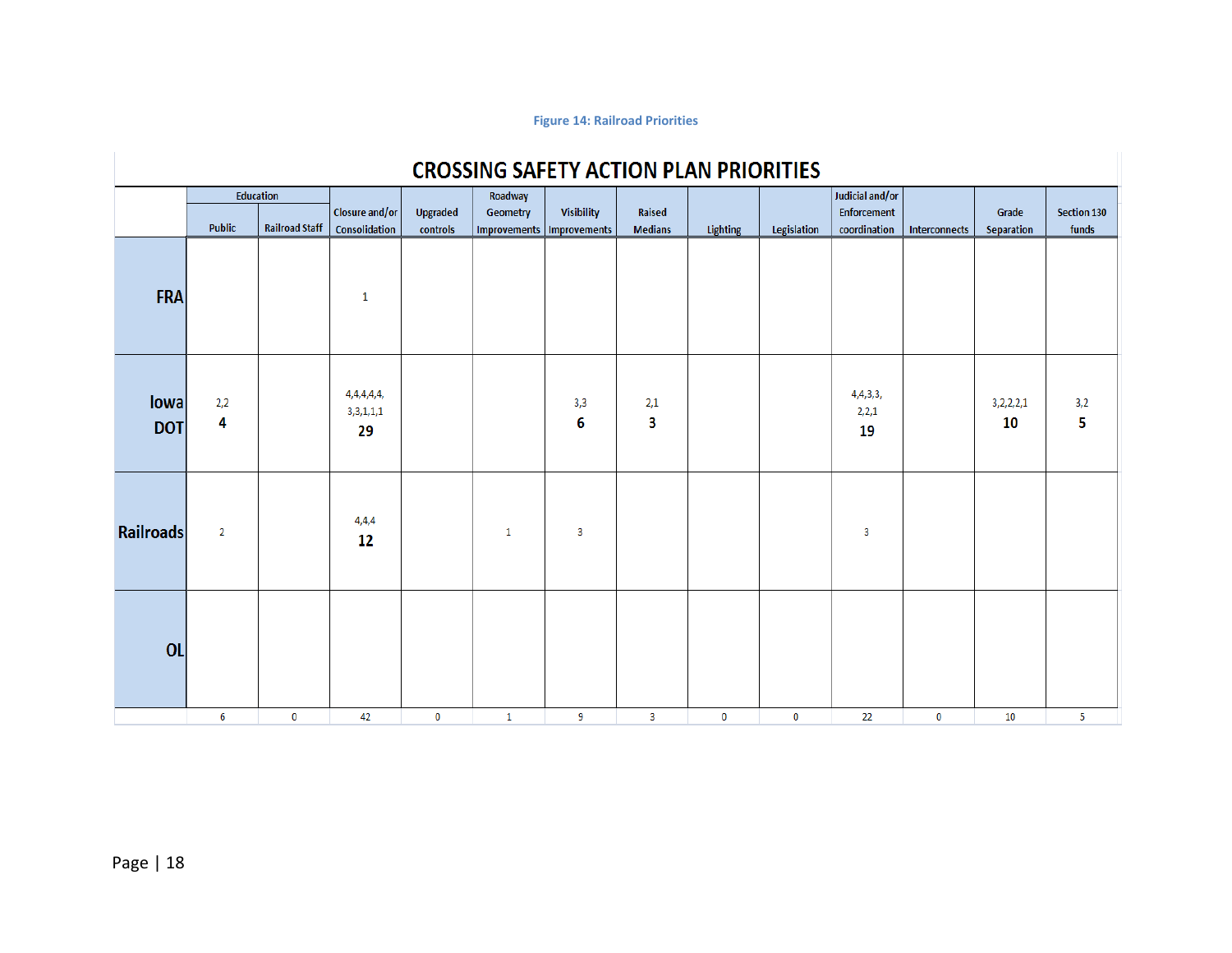# <span id="page-27-0"></span>**STRATEGIES**

#### <span id="page-27-1"></span>**Goals**

It can be difficult to set goals when you consider variables that can change from year to year. A forecast is merely an *average* of what the future is expected to be. Half of the actual future occurrences will probably be above the anticipated level. However, we can statistically define the range in which each years' number of collisions can be expected to fall.



**Figure 15: Historical Trend & Forecast**

An analysis of collisions from 1980 to 2009 was conducted with a best fit exponential trendline, which had the best correlation ( $R^2$ =.8707) with the historical data (Figure 15). Upper and lower control limits were defined to show the bounds of the expected range. This was done by calculating the -4.2% annualized change of the trendline, and using it to normalize all historical data points to a 1980 equivalency. The standard deviation was then computed on the adjusted data points. The range of the upper and lower control limits are then represented by lines that begin two standard deviations upward and downward from the 1980 trendline point, and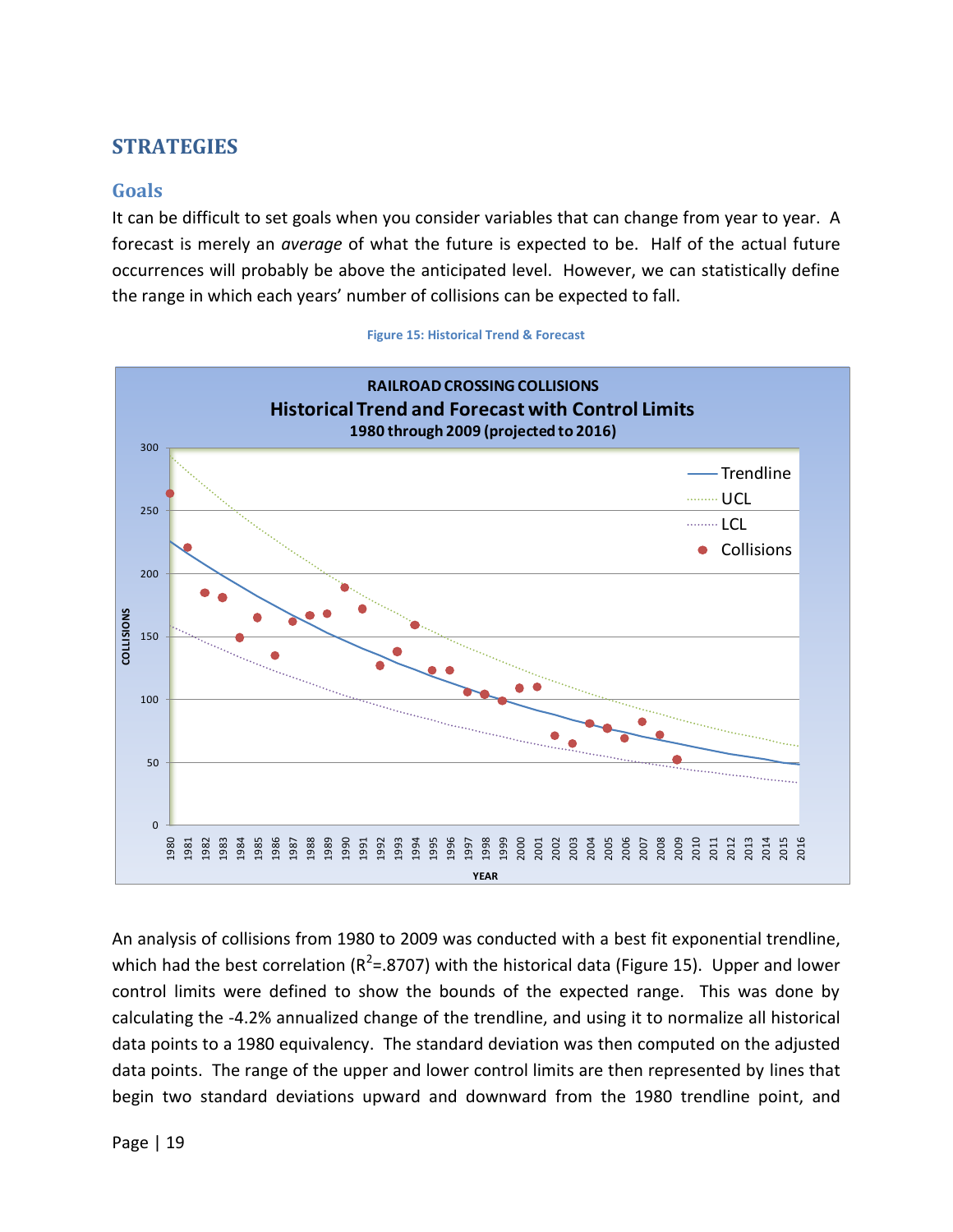converge towards the trendline at the -4.2% rate. This is done to maintain the generally decreasing size of the numbers.

Statistical probability supports control limits that extend three standard deviations in both directions from the trendline. That is to say, it can be expected that any single data point should fall within these parameters 99.7% of the time. Anything outside these limits is considered an "outlier" and may warrant investigation as to what new variable caused the departure.

Although some come close, examination of the data shows that no single data point falls outside the two standard deviation control limits (statistically inclusive of 95.5% of the population). This may be a demonstration of the control with which the implementation of the present programs has been executed. But further assessment shows that the benefit of these programs may be leveling off, making it more probable that individual years may occur in the future that fall outside these control limits.

A 30-year history of decreasing trends will be difficult to maintain in the future. Therefore, it is the goal of the selected actions defined in this plan to continue the downward trend for the five-year plan period. Because the expected improvements from these actions may not be realized until the end of the implementation period, this can still be considered an aggressive goal. A long-range goal is to recalculate the curve at the end of the five-year period and show a greater decrease in the annualized trend.

#### <span id="page-28-0"></span>**Possible Solutions**

With input from staff of the Iowa DOT's Office of Rail Transportation the following list of possible solutions were proposed for study:

- Crossing closure
- Upgraded controls
- Roadway geometry improvements
- Visibility improvements
- Raised medians
- Lighting improvements
- Innovative solutions (traffic calming, speed zones, channeling guard rail, etc.)
- Rule or policy changes
- Legislation for additional authority, enforcement, or funding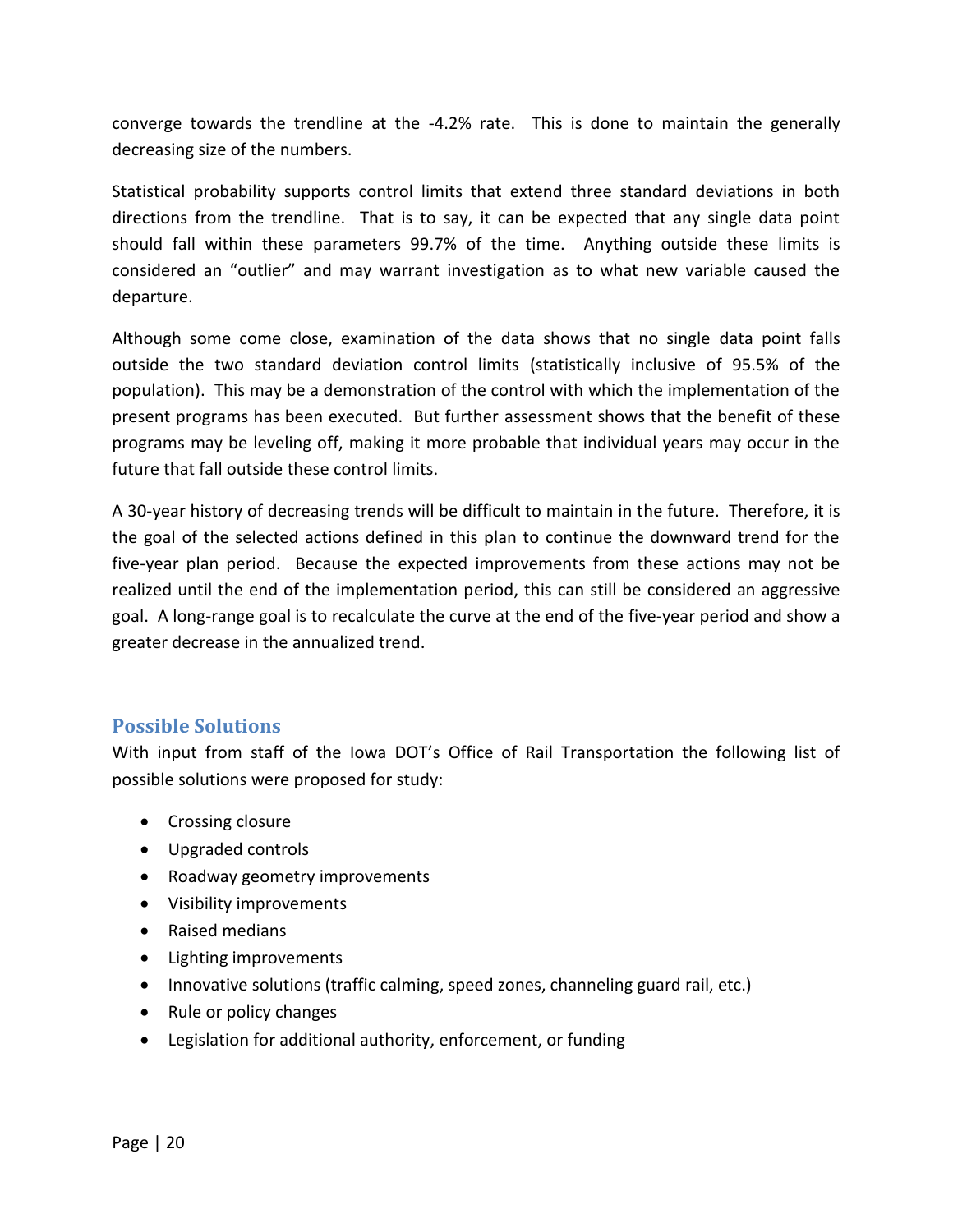With input from the Office of Traffic and Safety, as well as the railroads, the following items were added to the list:

- Judicial and enforcement education and coordination
- Verification of the engineering for signal interconnects and pre-emptions
- Grade separations
- Study of the present use of Section 130 funds

Research and analysis was conducted with these strategies in mind. Consideration was given to probable effectiveness, cost-efficiency, funding availability, implementation timeline, and overall responsibility to the taxpayers and their safety. Those showing promise and feasibility carried through to actions.

#### <span id="page-29-0"></span>**Selected Actions**

The selected items are not an exhaustive list of all actions that may be taken over the five-year period. The programs in place are systematically reviewed and slight adjustments may be made to increase their effectiveness.

It is the objective of the selected actions to change physical characteristics of grade crossings AND public behaviors that lead to collisions. After full consideration of the statistics, personal knowledge and history of the study partners, and continued emphasis on Education, Enforcement, and Engineering; the following actions will be pursued.

#### <span id="page-29-1"></span>**EDUCATION-ACTION A: College and High School Education Campaign**

*This is a targeted education campaign directed at the drivers that contribute the most to our collision statistics. Although both genders in this age group contribute to the nearly 1 out of 4 collisions, males were more than twice as likely in this age group to be the driver.*

*Due to limited gatherings and educational opportunities, as well as staff and budgetary constraints, this is an action that could take the full five years to plan and implement. Results may not be fully realized until the end of the plan period. However, if even one out of ten of the potential future statistics in this demographic can be prevented, the historical 4.2% reduction may be changed by another 2.5%.*

*Expected Timeline for Implementation: 4 years*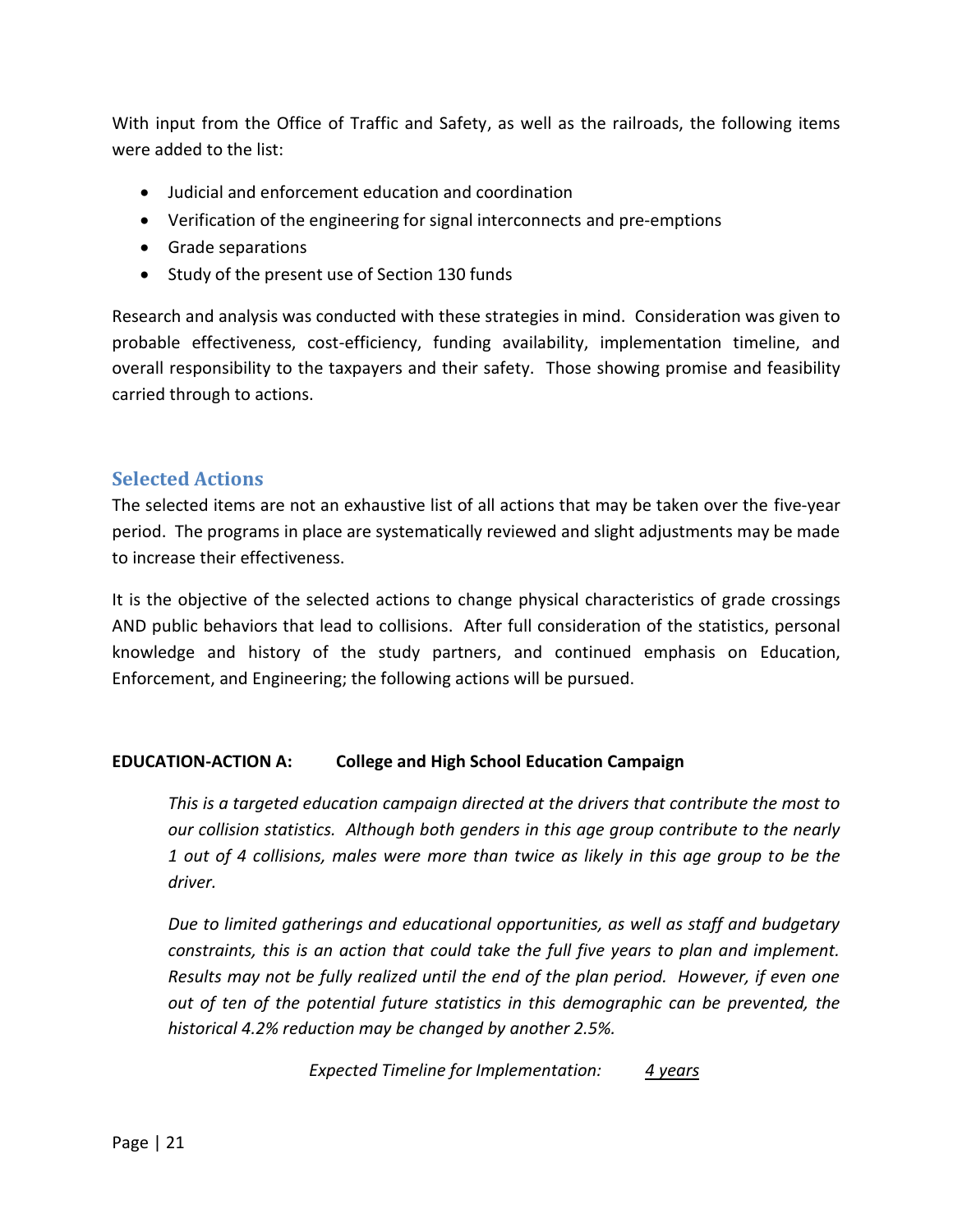#### <span id="page-30-0"></span>**EDUCATION-ACTION B: Family Education Partnerships**

*The purpose of this action is to perform a statewide inventory of other safety programs and advocacy groups throughout the state that can be dovetailed with Operation Lifesaver and the Office of Rail Transportation. Through partnership with these groups the intention is to bring railroad safety discussions into the home.*

*Groups such as the Iowa Center for Ag Safety and Health (I-CASH) and the Blank Children's Hospital Advocacy Group already conduct training courses in rural roadway safety and teen driver safety. By partnering with groups such as these to include railroad crossing and trespassing education, participation by targeted drivers may be greatly improved.*

*Expected Timeline for Implementation: 5 years*

#### <span id="page-30-1"></span>**ENFORCEMENT-ACTION C: Enforcement/Judicial Awareness Campaign**

*The railroads chose this as their second most important action. It was felt that, because of the low number of traffic violations that occur at highway-rail crossings compared to other moving violations, they may be easy to overlook. By emphasizing the serious nature and catastrophic consequences of train/vehicle collisions, enforcement officials may increase vigilance toward offenders. Potentially, an enforcement campaign may alter public perception and awareness.*

*However, the effectiveness of enforcement alone may be counteracted without the full support of the County and District Attorneys, the Iowa Attorney General, and the judicial system. Raising awareness of all groups will maximize the value of this campaign.*

*This action will pursue and promote a working relationship with Iowa Operation Lifesaver and the State Attorney General's Office to initiate this campaign. A study of reported "near misses" may provide a starting point for implementation.*

*Expected Timeline for Implementation: 4 years*

#### <span id="page-30-2"></span>**ENGINEERING-ACTION D: Rumble strips on paved secondary roads**

*The State of Iowa contains 211 rural paved at-grade crossings, of which, approximately 50 have stop signs. A stop sign cannot be placed on a public roadway without an engineering study. Likewise, it is standard practice in Iowa to only use rumble strips in conjunction with stop signs.*

*Rumble strips that coincide with other crossing signage are a relatively inexpensive solution to alert drivers to an upcoming railroad crossing and stop sign. To improve*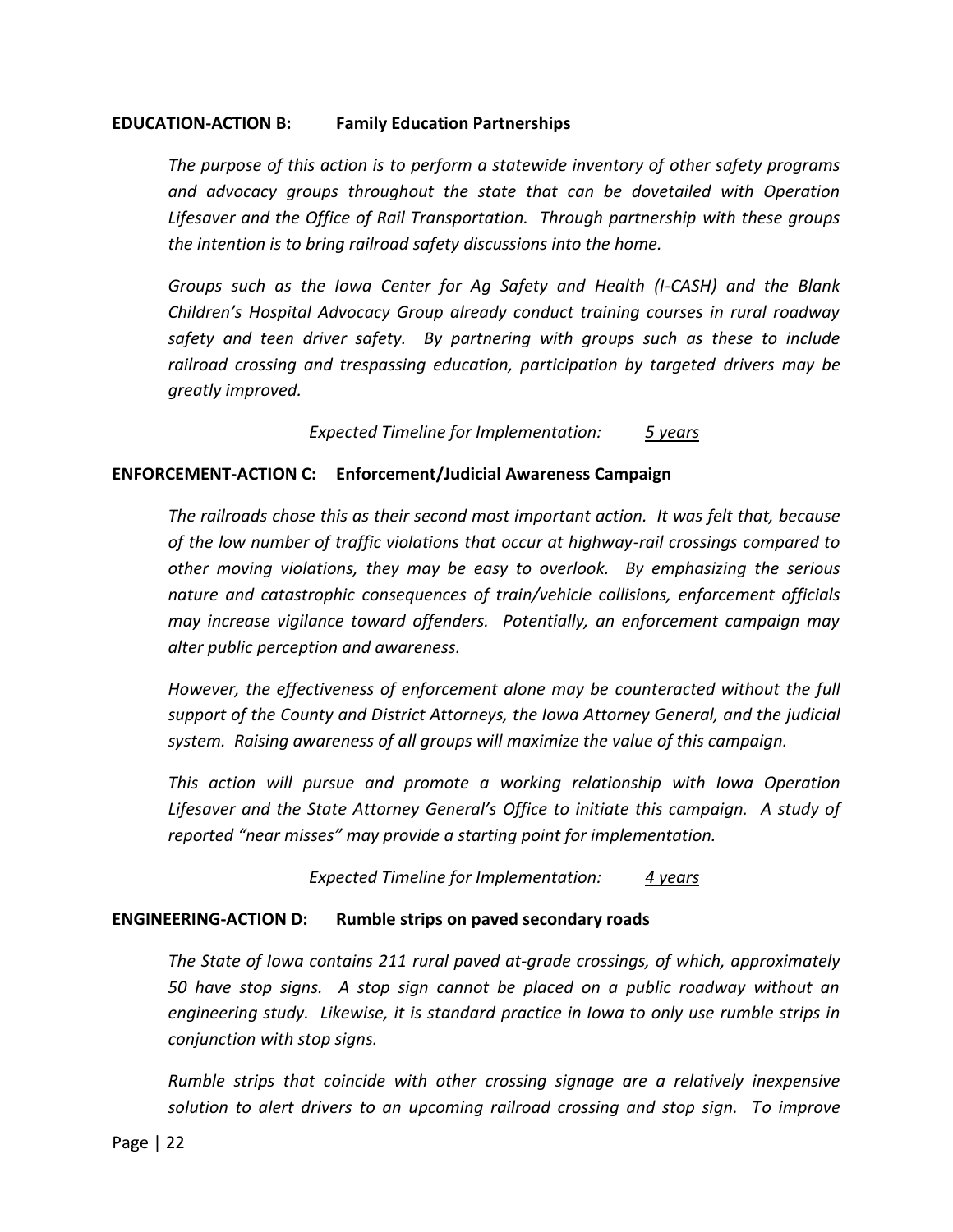*safety on secondary crossings, this action will work with the counties to identify locations where rumble strips can be installed. Each crossing will have to be evaluated in regards to clear approach distances, need for noise abatement, and other considerations. As future engineering studies for stop signs are executed at rural railroad crossings, consideration should be given to making a rumble strip evaluation standard practice.*

*Expected Timeline for Implementation: 5 years*

#### <span id="page-31-0"></span>**ENGINEERING-ACTION E: Verify engineering for pre-emption signal timing**

*Although this was not identified by the railroads as a priority during the group input, during individual meetings it was often commented that the engineering and timing calculations for the signal preemptions and interconnections occasionally don't appear to be optimized. Without monitoring, input variables can drift over time due to changes in vehicle and train operations or physical changes to the tracks or roads.* 

*Through the Iowa Traffic Engineering Assistance Program (TEAP), staff will work with the cities and the railroads to verify calculations at all interconnect and pre-emptions in the state. Engineering will follow guidelines established by the FHWA in the "Railroad-Highway Grade Crossing Handbook – Revised Second Edition, August 2007; Appendix I, Pre-emption Calculation Procedures."*

*Expected Timeline for Implementation: 3 years*

#### <span id="page-31-1"></span>**ENGINEERING-ACTION F: Crossing Signal Light LED Conversion Study**

*Approximately 40% of the at-grade crossings in the state of Iowa have active protection.*  For the past decade it has been a requirement of all active protection funded with state *or federal dollars to include LED lighting as part of the specifications. In addition, many of the railroads operating in the state have often replaced incandescent lights with the more visible LEDs as part of their own maintenance and upgrades. What has not been determined is how many incandescent installations remain.*

*Although it is the opinion of many of the railroad maintenance staff and track inspectors that this technology can improve protection visibility and safety, not much research has been conducted to support this assumption. One such study, conducted for Transport Canada, provides empirical evidence of the advantages of LED signal lighting. This study, "LED Technology for Improved Conspicuity of Signal Lights at Highway-Railway Grade Crossings," can be found online at:* 

<http://www.tc.gc.ca/eng/innovation/tdc-summary-14000-14043e-701.htm>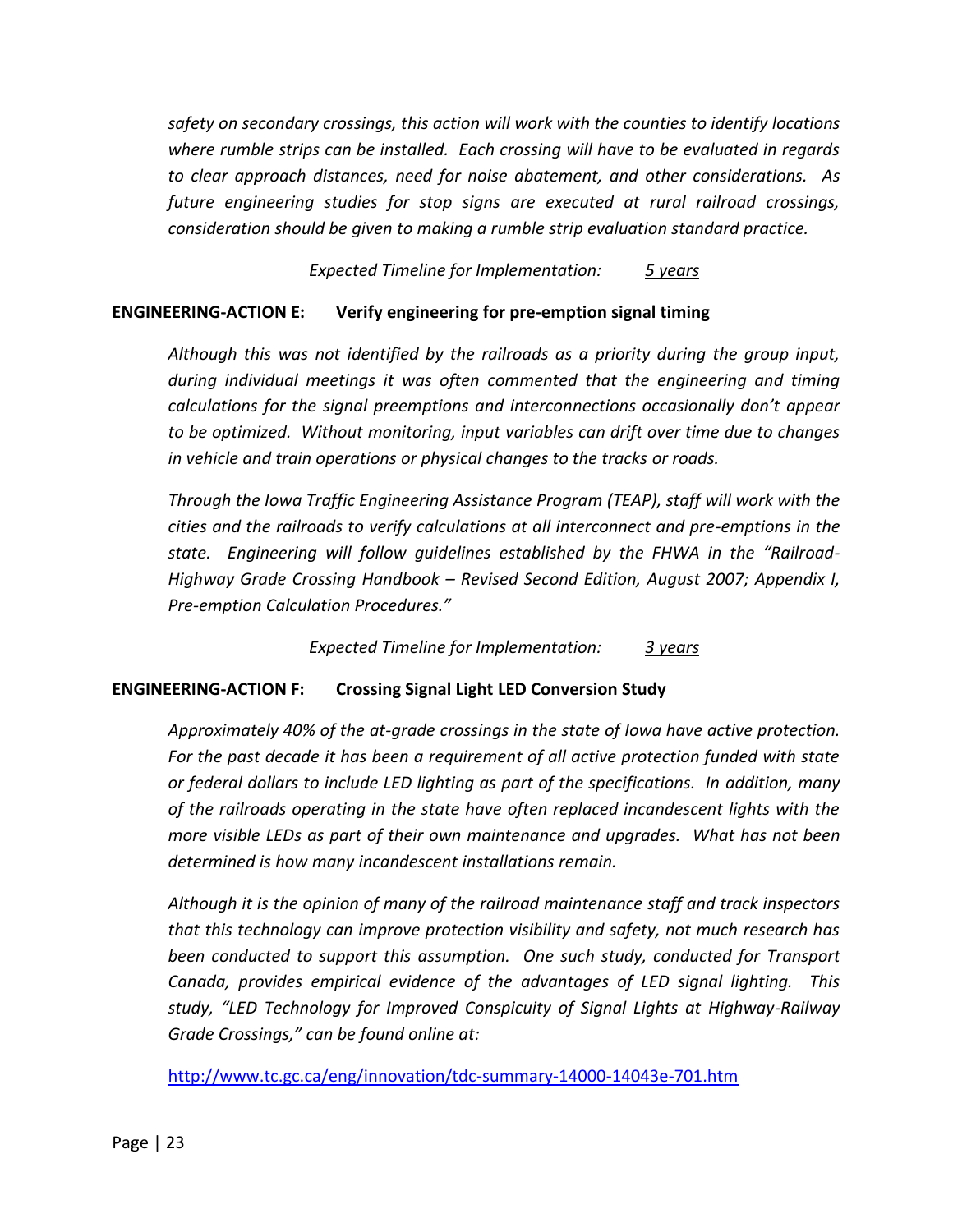*Accepting the advantages of this upgrade, the specific action is to study the possibility for a statewide conversion program.* 

- *How many incandescent systems remain in use?*
- *What levels of requirements are needed for conversion*
	- o *8" to 12"*
	- o *wiring upgrades*
	- o *direct replacement*
- *What is the total cost of the conversion?*
- *What current programs could further incorporate this action?*
- *What rationale can be used to prioritize which conversions are most immediately funded?*
- *What other funding is available?*

*Expected Timeline for Implementation: 2 years*

#### <span id="page-32-0"></span>**ENGINEERING-ACTION G: Develop closure rating criteria**

*With the understanding that we have no authority to mandate closure of any crossing off the state-owned primary road system, the intent of this action is to develop a standardized formula to rate a low-volume, at-grade crossing's potential for closure. Although this cannot directly cause a closure, by establishing categorical thresholds it could provide a valuable tool for analysis and negotiation.*

*For the tool to be effective and unbiased, it must include empirical data wherever practicable. However, it cannot exclude economic and engineering judgment. These elements will need to be incorporated on a case-by-case basis.*

*The empirical elements may include: population, current protection, needed protection upgrades, crossing angle, train and roadway traffic volume, speed of trains and vehicles, type and number of tracks, material being carried, crossing location, sight distance, distance to traffic signals, and number of crashes. Economic and engineering considerations may include: emergency service needs, anticipated upgrade costs, and crossing alternatives.*

*Once developed, a program should be introduced to educate affected parties on the tool's background and programs in which it may be incorporated. Emphasis should be given to local streets and secondary roads. Initial audiences should include: the railroads, the Iowa League of Cities, the Iowa County Engineers association, and the Iowa Chapter of the American Public Works Association.*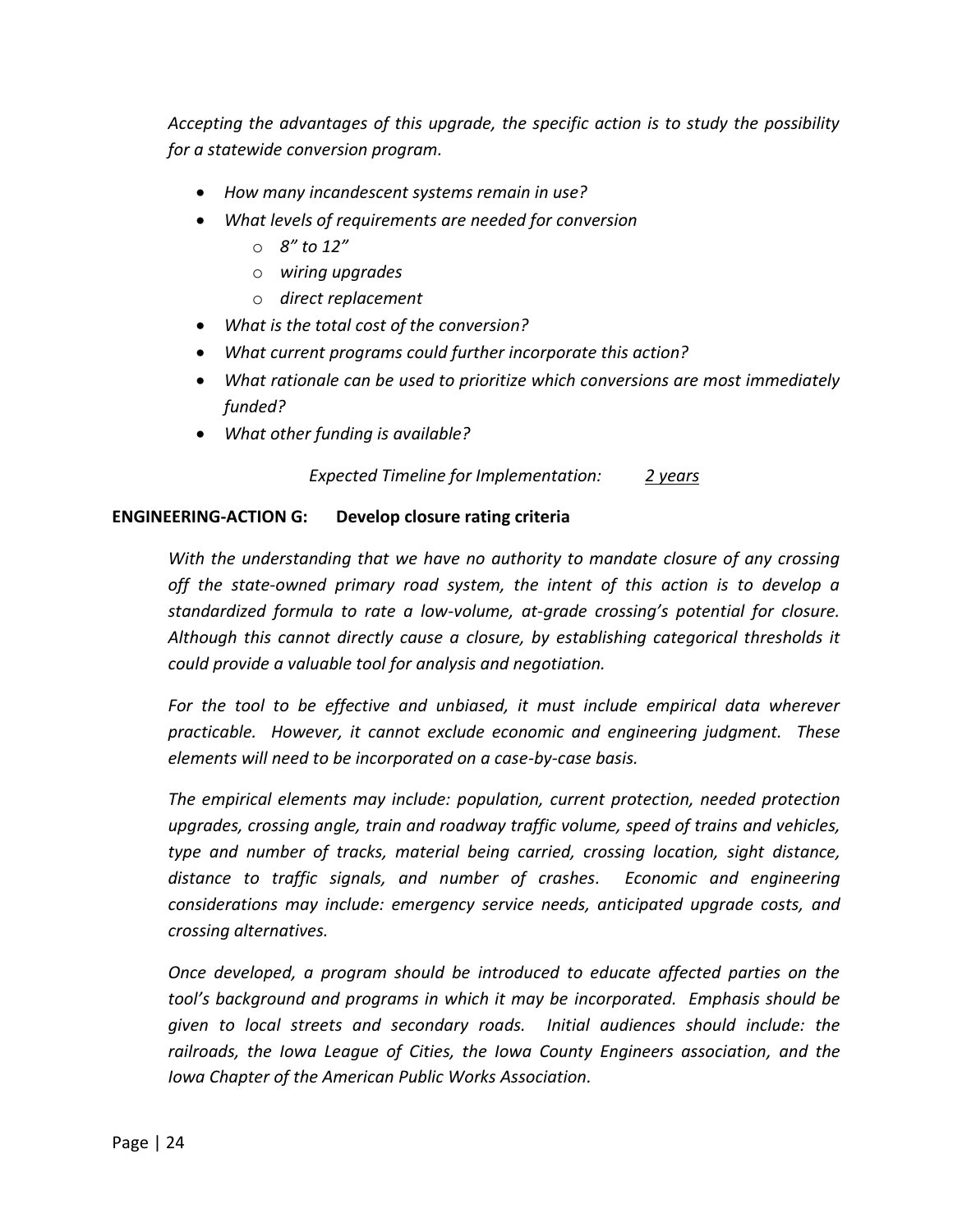#### *Expected Timeline for Implementation: 1 year*

### <span id="page-33-0"></span>**FUNDING PROGRAMS-ACTION H: Closure as part of the Grade Crossing Surface Repair Program**

*The purpose of the Grade Crossing Surface Repair Program is to promote the safety, rideability, and convenience of the traveling public by keeping the crossing surfaces in a safe and suitable condition.*

*This action will emphasize the "Closure" checklist item in the "Exhibit A" to highlight this discussion as part of the negotiations. The safety benefits for the closure of passively protected local streets and secondary roads should be prominent. Use of the "Closure Rating" (Action G) can make this decision more quantifiable. By instituting this action item, the state, local governments, and railroads can more effectively direct their resources.*

*Expected Timeline for Implementation: 1 year*

#### <span id="page-33-1"></span>**FUNDING PROGRAMS-ACTION I: Closure incentives for Section 130 program**

*The current Section 130 crossing protection program already includes discussions regarding closure as an alternative to system upgrades. In some cases system upgrades to an adjacent crossing are offered as an incentive for closure. What this action proposes is a factoring process that promotes nearby closures of sites being upgraded.*

*As described in the "SCOPE – Current Practice" section of this plan, applications for section 130 funds are prioritized by the B-C ratio. Using this "factoring" process, a local highway authority's application score could be increased by offering to close a nearby (within identified parameters) crossing. The goal of this incentive is to allow local highway authorities to promote the likelihood of their application to be awarded more immediate funding. This also may not disqualify them from applying for and receiving the monetary compensation for a crossing closure, which may offset the local/railroad 10% cost-share and emphasize the safety benefits for the closure of local streets and secondary roads.*

#### *Expected Timeline for Implementation: 2 years*

#### <span id="page-33-2"></span>**FUNDING PROGRAMS-ACTION J: Decrease reallocation of Section 130 funds**

*As explained in this document's "SCOPE - Current Practices" section, as a matter of public safety, one million dollars of Section 130 funds are being directed each year to the Grade*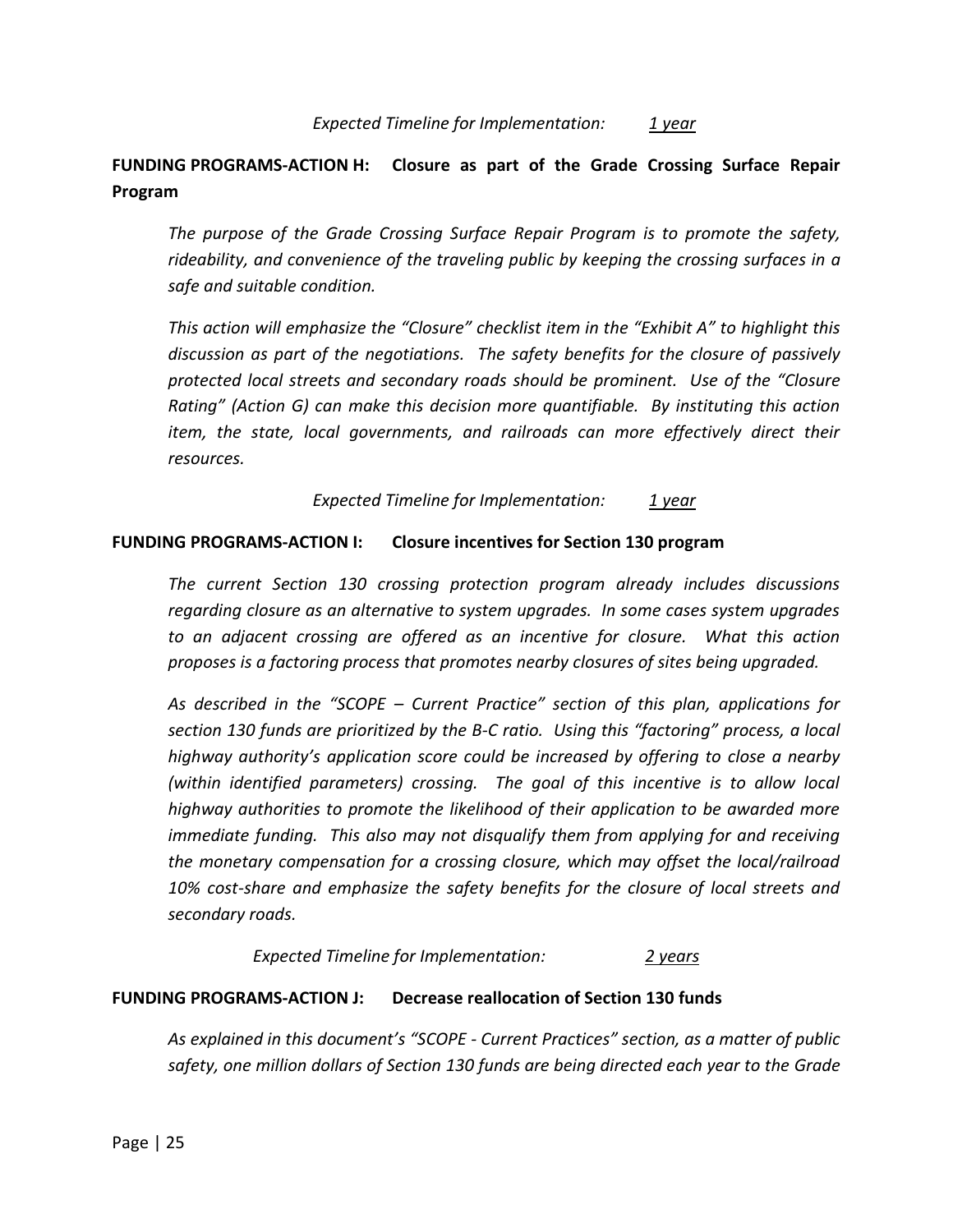*Crossing Surface Repair Program. Over the past decade, this has substantially reduced a 10-year backlog.*

*The course of this action is to study and implement a reduction process to retain a substantial portion of these funds for use in upgrading crossing protection. This process must be sensitive to the safety value of a good crossing surface while providing the most funds possible for protection upgrades.*

*Expected Timeline for Implementation: 1 year*

#### <span id="page-34-0"></span>**FUNDING PROGRAMS-ACTION K: Passenger Rail**

*The State of Iowa is currently in the process of establishing High-Speed Intercity Passenger Rail service from Chicago to Iowa City. As part of this development, approximately 70 crossings will be improved. The 10-year Rail Plan discusses the expansion of this service to Omaha and other possible routes. This action step will be the active pursuit of these corridors, which would necessitate the improvement of many of the crossings across the state.*

#### *Expected Timeline for Implementation: 10 years*

# <span id="page-34-1"></span>**FUNDING PROGRAMS-ACTION L: Advocate continuation of 23 U.S.C §130 and increased railroad safety funding**

*Many of the Funding Programs, and the actions pertaining to them, are predicated by the continuation of* 23 U.S.C §130 *funds. This action documents a commitment to vigorously advocate the continuation of railroad safety funding at increased and sustained levels.*

*Expected Timeline for Implementation: On-going*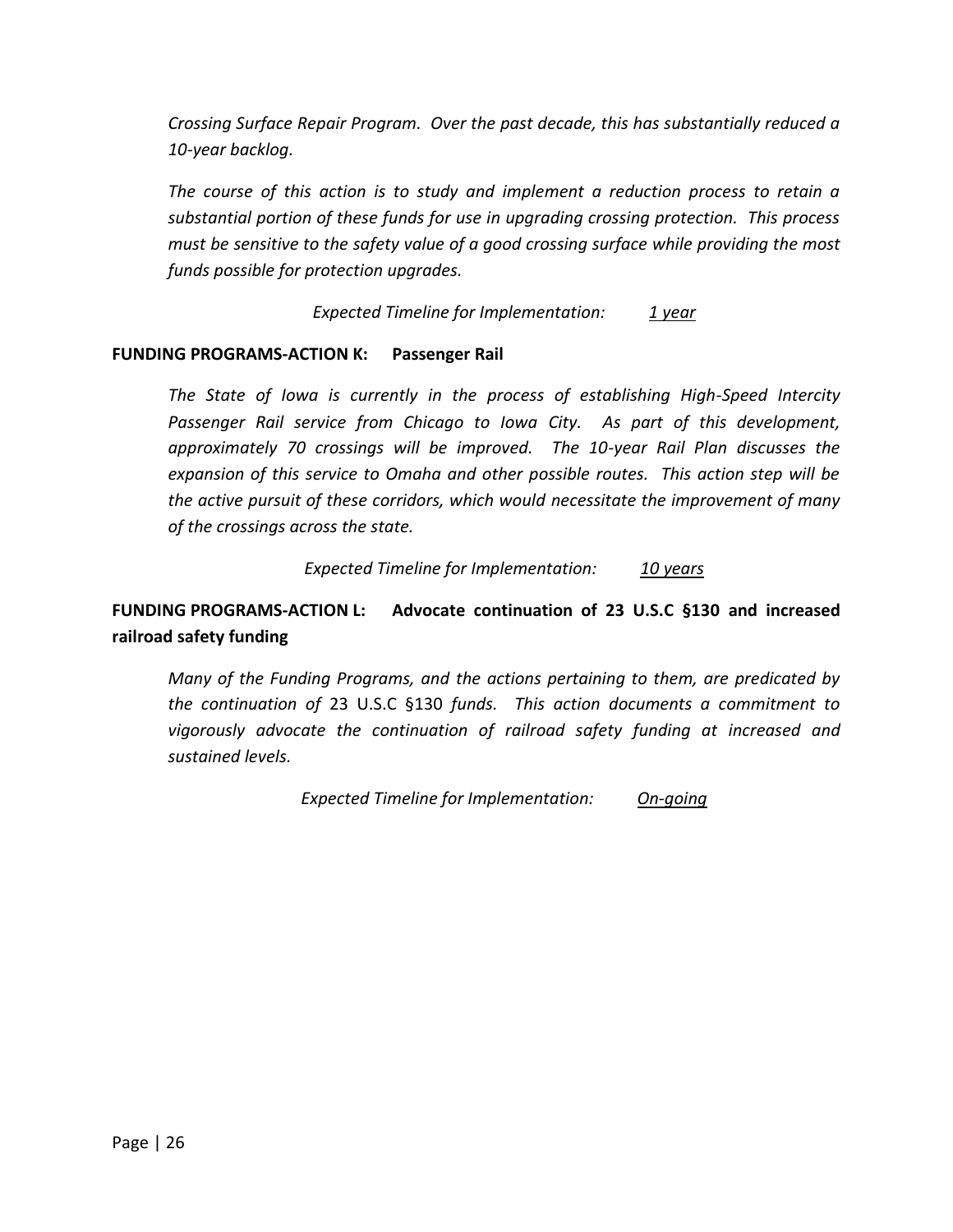### <span id="page-35-0"></span>**RESPONSIBILITIES**

By identifying the parties responsible and gaining acceptance for their implementation, progress toward the actions can be expedited. Consequently, this plan will list (but not limit) the expectations conferred upon partnering entities.

This list is not intended to be "all inclusive" nor does it indemnify any entity from supplemental action required for the successful accomplishment of the actions contained herein. It merely attempts to advise them of future possible needs. This document in no way constitutes a contract or legal obligation and representation from each of the coordinating partners has been given draft copies of this plan for review and input.

### <span id="page-35-1"></span>**Iowa Department of Transportation**

#### <span id="page-35-2"></span>**Office of Rail Transportation**

The Office of Rail Transportation is accountable for the overall implementation of this plan. As the lead partner, it is responsible for initiating and maintaining contact with all partners, monitoring progress, and supplying the required data analysis. At the conclusion of the plan period it is also responsible for producing the final report.

Pertaining to individual actions, this office is responsible for:

College and High School Education, Family education, and Enforcement/Judicial Awareness (ACTIONS A, B, and C) – Annual analysis of collision demographics and providing new targets to Operation Lifesaver. Assist Operation Lifesaver in seeking new groups and opportunities to present to the specified targets. Develop a trendline analysis of the effectiveness in these actions.

Rumble Strips and Pre-emption Timing (ACTIONS D and E) – Parameters, specific outcomes, and monitoring of progress will be established with the assistance of the Office of Traffic and Safety.

LED Crossing Signals and Closure Consolidation Criteria (ACTIONS F and G) – Collaboration with the Research Bureau will pursue research funding and conduct or contract research projects to define and implement these actions.

Grade Crossing Surface Repair Program Crossing/Consolidation, 23 U.S.C. § 130 Closure Incentives, Decreased reallocation of 23 U.S.C. § 130 Funds (ACTIONS H, I, and J) – Further analysis of programs to refine the parameters of these actions will be conducted. Final results will be used to pursue changes to funding allocations and program design.

Passenger Rail (ACTION K) – Continued emphasis will be placed upon the introduction of new passenger rail corridors as defined in the department's 10-year plan. This will include planning research and applications for grants as they become available. A separate accounting will be

Page | 27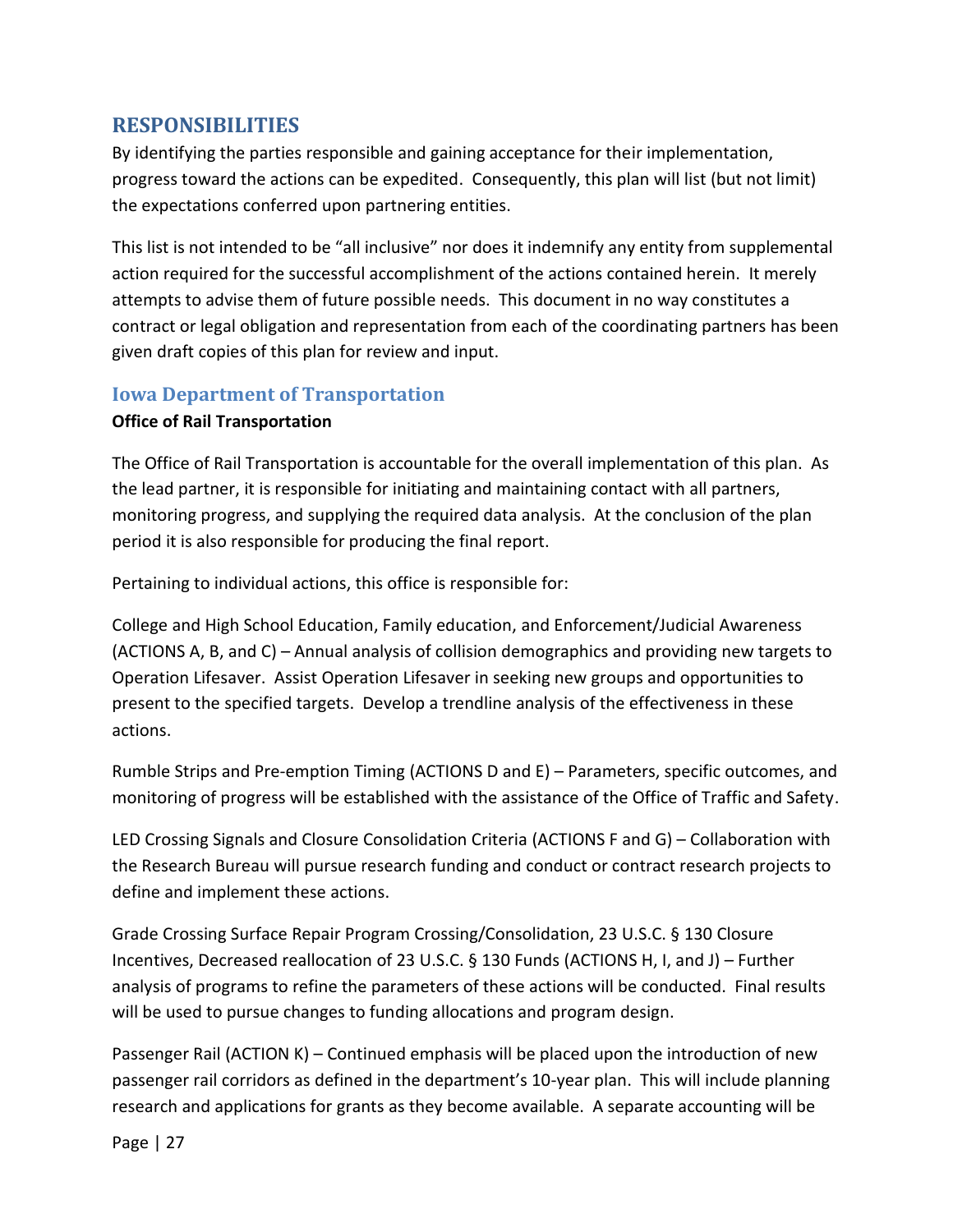maintained for the number and type of crossing improvements instigated by these developments.

Advocation of 23 U.S.C. § 130 and other railroad safety funding (ACTION L) – Seek opportunities to increase railroad safety funding. Increased and sustained funding is necessary to aggressively address crossing safety needs.

#### <span id="page-36-0"></span>**Office of Traffic and Safety**

The Office of Traffic and Safety is responsible for the execution of a programmed engineering study of the pre-emption timing where it currently exists (ACTION E). Assistance will be provided as needed from the Office of Local Systems and the Office of Rail Transportation.

In addition, as the department experts on traffic safety, advice has been, and will continue to be, periodically sought on the cost-effectiveness and success of Rumble Strips (ACTION D) and other individual actions.

#### <span id="page-36-1"></span>**Office of Local Systems**

The Office of Local Systems will be responsible, as needed, to provide assistance as a liaison with the counties and cities that may be specifically affected by given actions.

#### <span id="page-36-2"></span>**Research Bureau**

The Research Bureau will be responsible for working with the Office of Rail Transportation in seeking research contracts and conducting research projects in-house for the LED Conversion Study, Closure/ Consolidation Criteria development (ACTIONS F and G), and where feasible elsewhere. Also, assistance may be necessary for training development.

### <span id="page-36-3"></span>**Iowa Operation Lifesaver**

Iowa Operation Lifesaver focuses efforts and educational materials to targeted groups. The Office of Rail Transportation will provide statistical analysis to define targets, currently Identified as College and High School Education, Family education, and Enforcement/Judicial Awareness (ACTIONS A, B, and C), that the organization may use in planning efforts. This is in no way intended to work as a detriment to other programs and groups with which they work, but to aid them in directing their resources.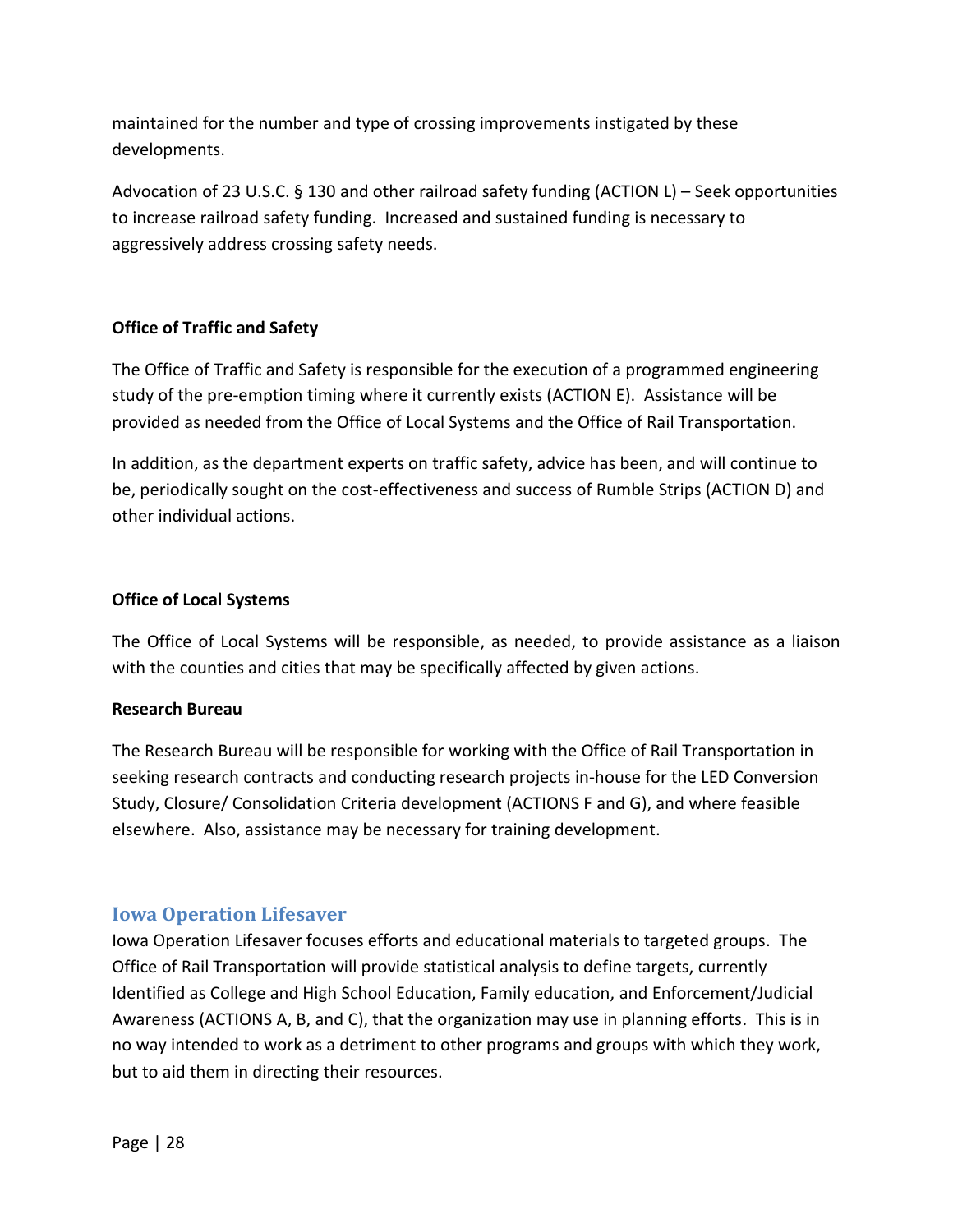In addition, the organization will provide the Office of Rail Transportation with the annual report that breaks down the number of presentations given with the number of participants categorized by the specified demographic groups.

# <span id="page-37-0"></span>**Railroads**

The department has enjoyed a strong working relationship with the railroads in the state of Iowa and many current programs have benefitted from that rapport. The department, and by extension this action plan, cannot hold the railroads accountable for inaction. It is also understood that, as a private business, each railroad's primary responsibility is to its own business. However, many, if not all, of these actions cannot be successful without support and action from the railroads.

With that understanding, it is the responsibility of the railroads to work in partnership with the Office of Rail Transportation to learn and use the tools and programs developed or modified by this plan to the best benefit of the traveling public.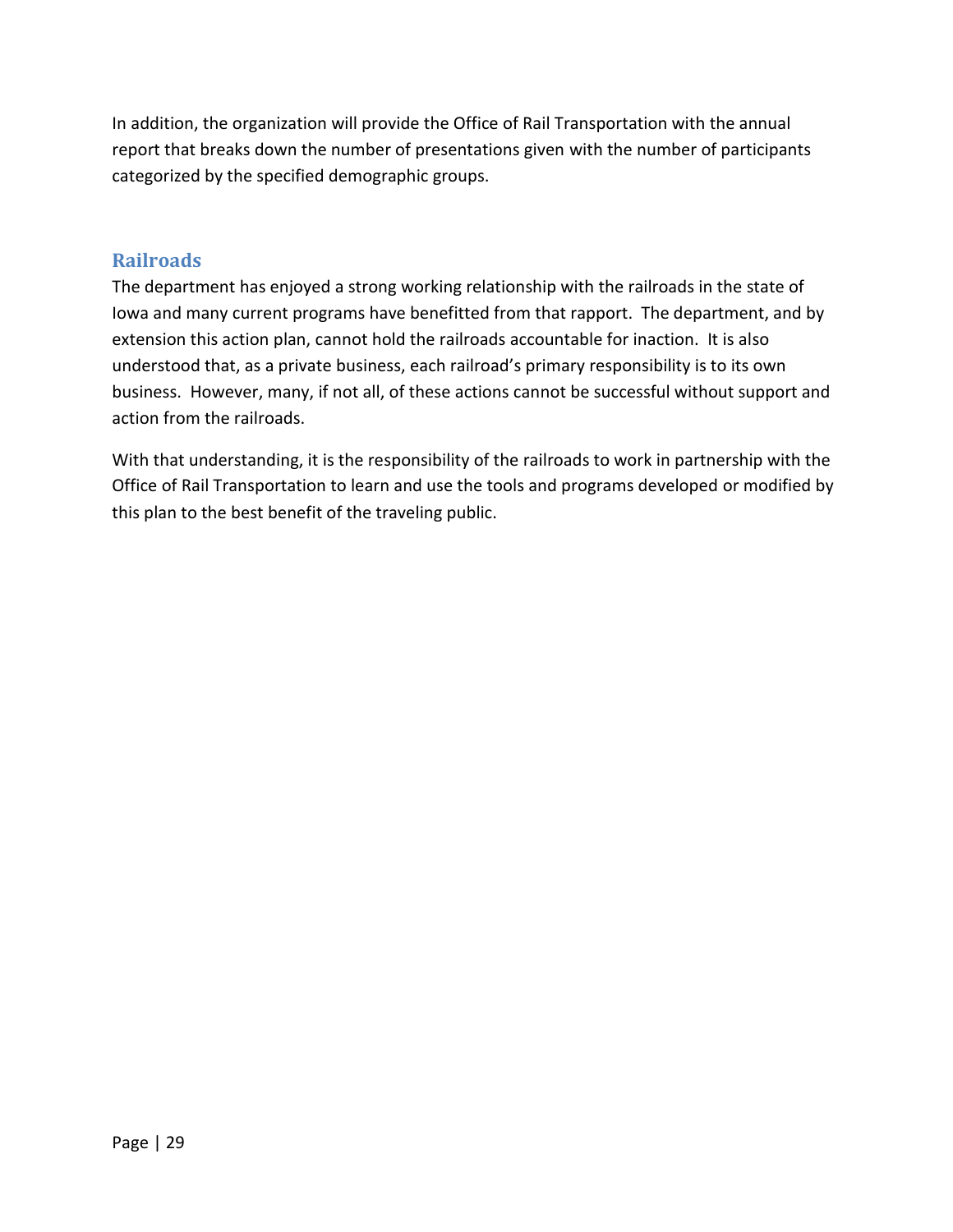# <span id="page-38-0"></span>**PROGRAM EVALUATION**

#### <span id="page-38-1"></span>**Measurements**

With the relatively large number of action items all having the same objective of reducing grade crossing collisions, discernment of the effectiveness of any individual item may be difficult. In addition, many of the changes won't show a measurable effect until the end of the five-year period or beyond. Unfortunately, this is inherent in a system-wide approach.

Because of this perspective, it may be better to account for the practical implementation of each action only to ensure that none of them become counter-productive. Some of the measurements may be easily quantifiable, while others may remain subjective. Ultimately, the final judgment will be the overall trend of highway-rail grade crossing collisions.

With the understanding that early results will be limited, the following information will be reviewed for individual actions:

The College and High School Education, Family Education, and Enforcement/Judicial Awareness programs (ACTIONS A, B and C) will annually track the number of people within the prescribed demographics that have attended educational presentations or received mailed materials. Throughout the plan period annual analysis will be shared to determine the most appropriate audience.

The Rumble Strips and Pre-emption Timing (Action D and E) will annually track both the percentage of relevant locations where studies have been performed as well as the percentage where changes have been made.

The LED Conversion Study (Action F) will end in a determination of feasibility at the end of two years. If a structured program can be developed through this study, each subsequent year will track the percentage of incandescent lights remaining.

The Closure Criteria, Grade Crossing Surface Repair Program Crossing/Consolidation, and 23 U.S.C. § 130 Closure Incentives (Actions G, H, and I) will annually track the number of crossing closures by railroad to evaluate the trend. Each winter, the Office of Rail Transportation meets with the railroads in small groups or individually. During these annual meetings, a subjective review will be conducted to determine the effectiveness of these programs and make adjustments if necessary.

The Decreased reallocation of 23 U.S.C. § 130 Funds (Action J) will be measured by an annual trendline analysis of the number of crossing with stipulated improvement or upgrade.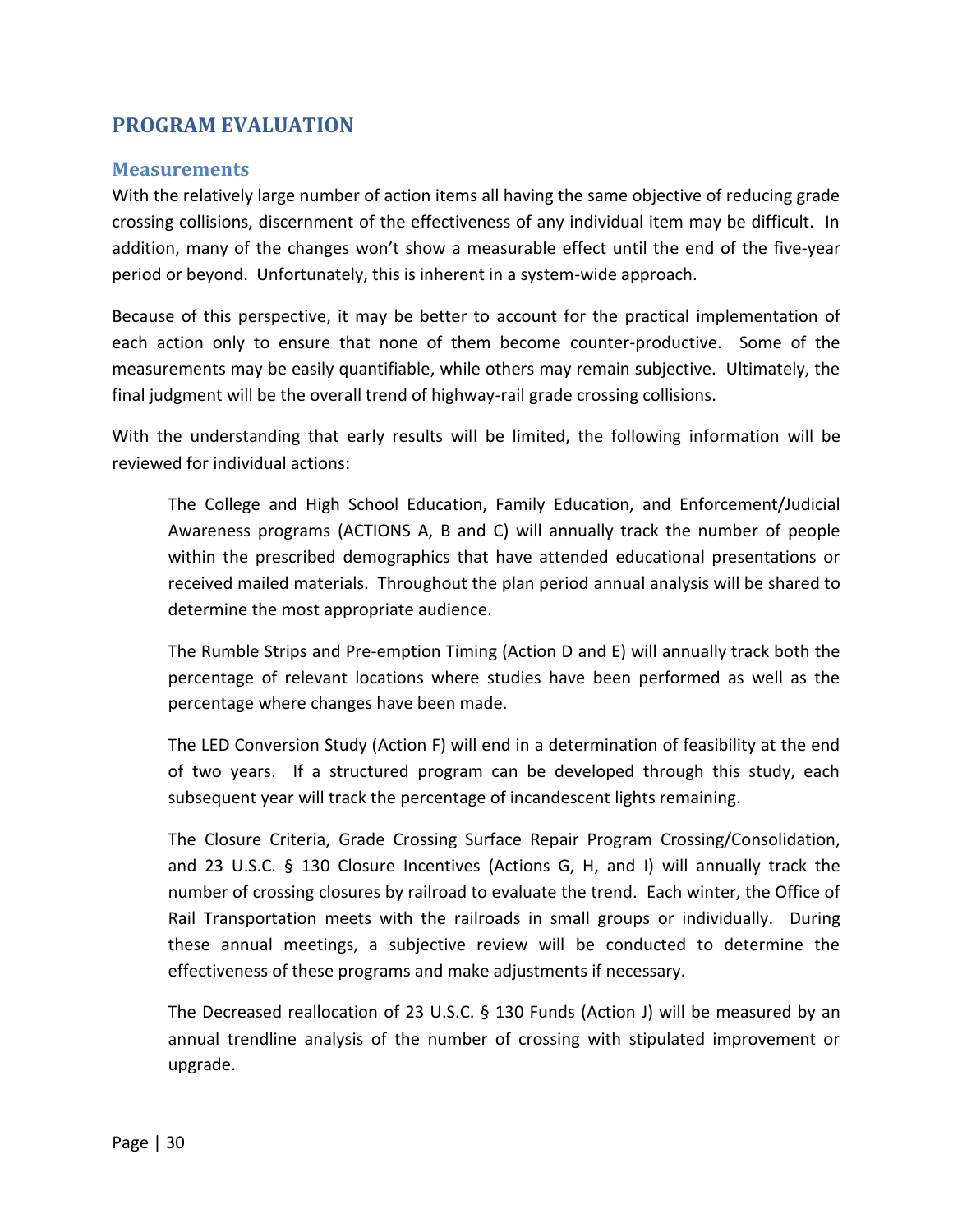Passenger Rail (Action K) will report the number of crossings upgraded or eliminated as part of the passenger rail development in the state of Iowa at the end of the plan period.

As an overall measurement, the "Best Fit" exponential curve will be recalculated at the end of the five-year plan period to determine the new annual percentage of decrease. It should be expected that the difference may be very small due to scalar issues of using 7 years to alter the previous 30. However, as described in the *Strategies – Goals* section of this plan, any percentage of decrease equal to or greater than -4.2% should be considered a success.

As a secondary ambition, the annual number of crashes will be assessed to see if the incident rate falls at or below the original 30-year trendline projection. Because statistically each years' data point can be expected to fall above the trendline generally 50% of the time, there may be no scientific basis for this analysis. However, the narrow band of limits over a 30-year period substantiates the control within which previous efforts have operated. All data points occurring on one side of the trendline may be an indication that the variables have substantially changed.

### <span id="page-39-0"></span>**Re-Evaluation**

The measurements prescribed in this document call for intermittent reviews and adjustments. However, to maintain a constant improvement, new plans must be part of a programmed approach to overall railroad crossing safety. With continued funding, this undertaking can sustain a systematic improvement in perpetuity.

To that end, at the conclusion of the plan period an overall examination of the success of this action plan will be completed. A report on the effectiveness of the individual actions, needs for implementation, and the plan period will be put on record to finalize this plan. Using this information and another full analysis of the new collision data, an appropriate new plan will be prepared.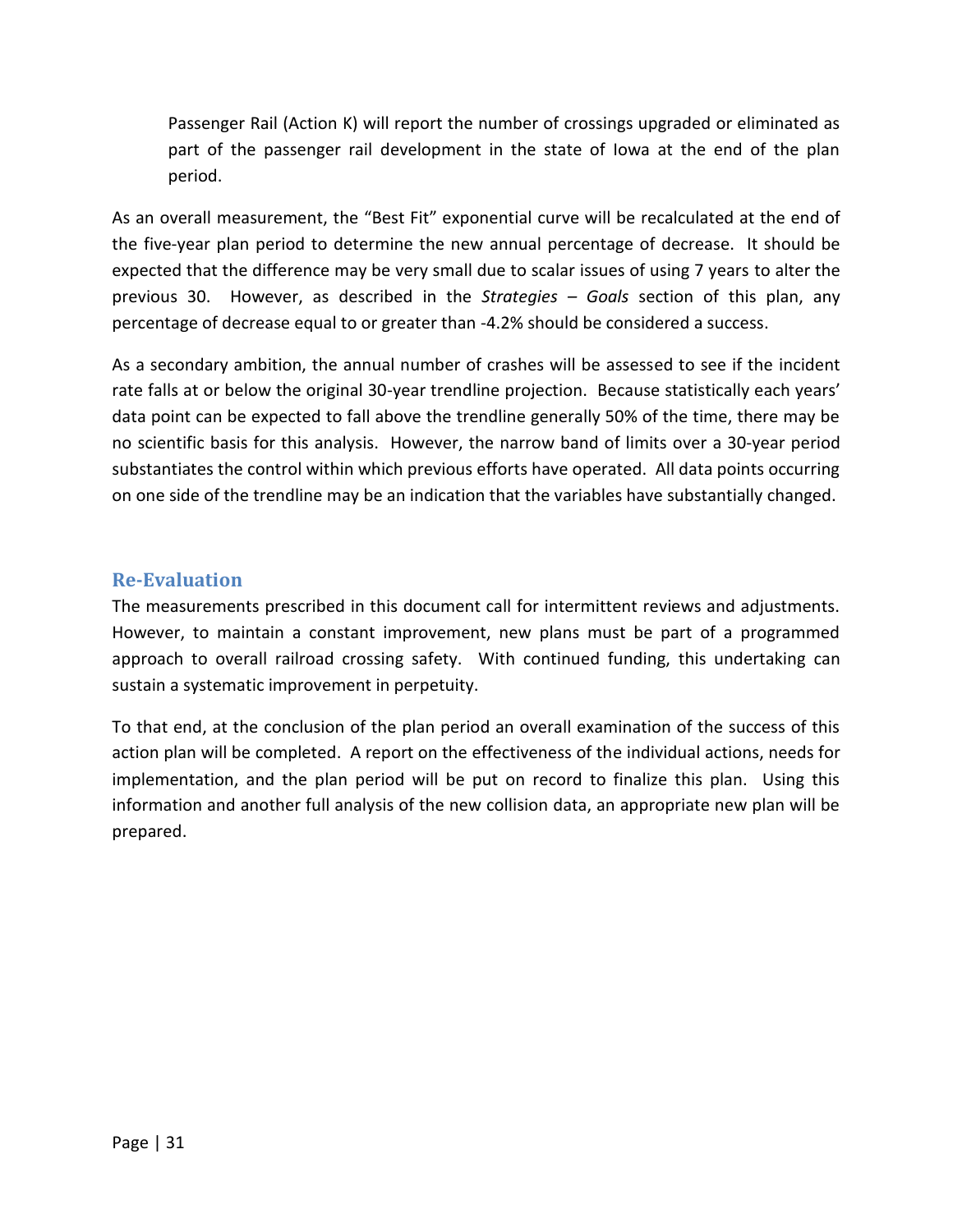# <span id="page-40-0"></span>**CONCLUSIONS**

By studying the data and the nature of the problem, it can be concluded that a goal of achieving zero accidents on a continuous basis is impractical. Alternatively, the FHWA's national strategy, "Toward zero deaths" is ambiguous and provides no real incentive without statistical parameters.

Furthermore, it can be concluded that, since a negative number of collisions is impossible, an exponential curve is the best analytical metric to evaluate the degree of success for this action plan. This will maintain the, "toward zero" initiative while providing the needed parameters.

So, the objective of this action plan is to seek innovations in existing programs and a redirection of resources to maintain and or improve the historical trend of accident reductions. While a change in the rate of -4.2% to -5.25% makes a difference of only eight total collisions by the end of the five-year plan period, this is in actuality an improvement of 25% of the historical change.

Finally, no action plan can be considered successful if the methodology and actions are not performed on a continuing basis. But, it can be concluded that through this programmed analysis, goal-setting, and intentional actions, measurable improvements to the trend are possible.

By these actions, the State of Iowa will continue its longstanding commitment to improving safety. As directed by the 49 CFR Part 234, "State Highway-Rail Grade Crossing Action Plans," we have addressed:

- (iv) "specific solutions for improving safety" through new or expanded educational, enforcement, and engineering programs (Action Items  $A - F$ , J, and L), as well as new incentives for crossing closures (Action Items G, H, I, and K). While grade separations are always a consideration, mandating set standards that will require grade separation without considering immediate costs would be infeasible for local agencies without a supporting funding source. At present, federal and state funds cannot sustain any type of standardized highway-rail grade separation program.
- (v) a "focus on crossings that have experienced multiple accidents" as addressed in the "Iowa Benefit – Cost Calculation" section of the chapter, *CURRENT PRACTICE*. This section demonstrates our current and continuing approach of aggressively confronting locations with multiple accidents.
- (vi) a plan that will cover "a five-year time period. Although the expected timelines for implementation range from 1 to 10 years with a programmed approach for